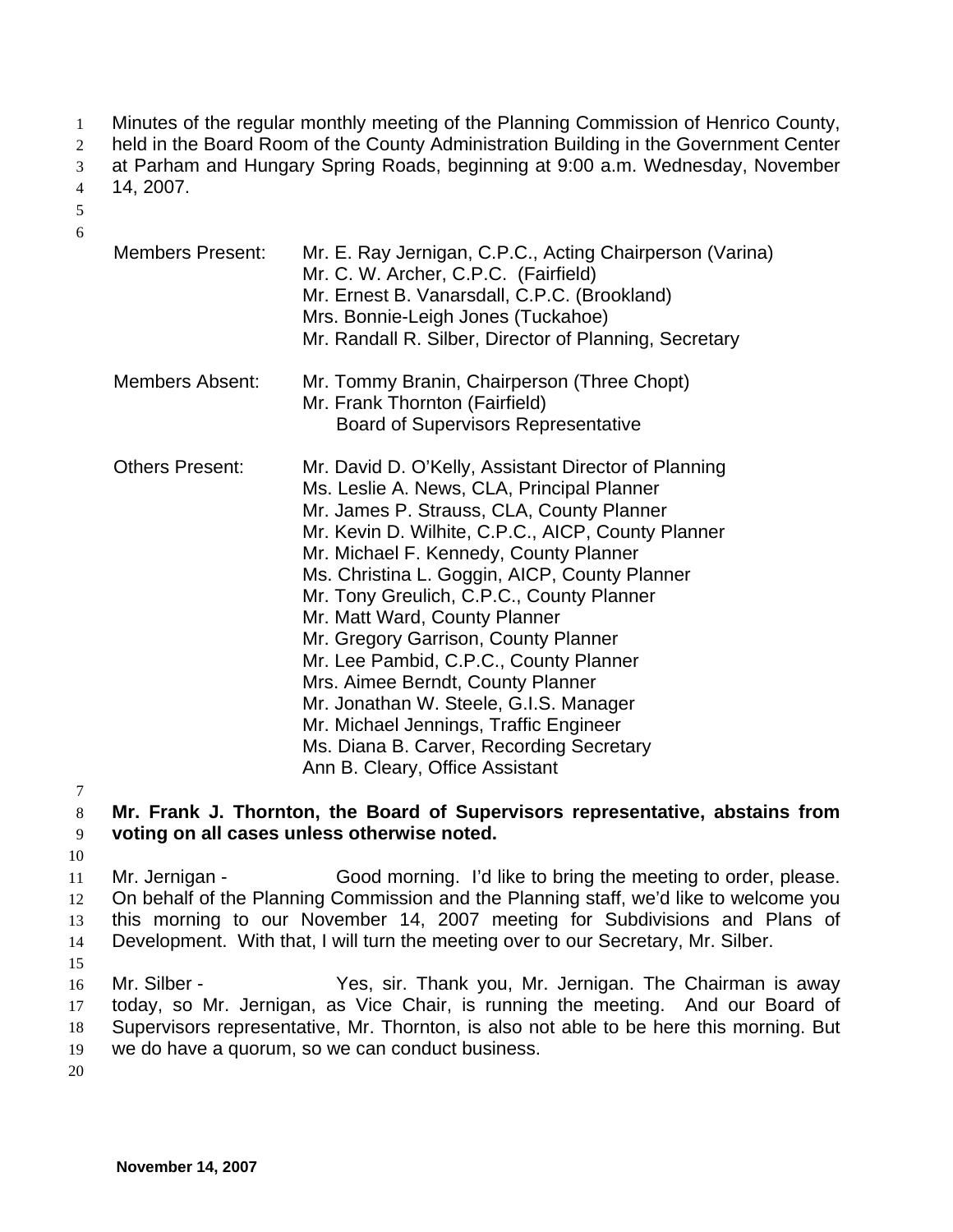First on the agenda would be consideration of deferrals and withdrawals. We have several deferrals. Ms. News, can you tell us about those, please? 21 22

23

26

24 25 Ms. News - Yes, sir, Mr. Secretary. We had an added case to our agenda. Did we want to talk about that first or go through our deferrals?

27 28 29 30 31 32 33 34 35 36 37 38 39 Mr. Silber - Why don't we go ahead and talk about the item on the addendum. First on your addendum is a zoning case, C-60C-07. This was a case that the Planning Commission heard at their last meeting. You may recall it was Allen Twedt representing the hotels and their signs. If you recall, it was deferred from the November  $8<sup>th</sup>$  meeting to today's meeting. We failed to mention to the Commission when they deferred this that we did not have adequate time to send out notification letters. Notification letters, by law, require five-days notice. When the Planning Commission deferred this, there were only four days remaining on the calendar, so we could not meet that requirement. So, this cannot be heard today. It's not on your agenda because the agenda went out before this item was even deferred. Needless to say, C-60C-07 will need to be deferred. We're suggesting it be deferred to your next Zoning hearing, which is December 6, 2007. I'll be happy to answer any questions if that's confusing.

- 40
- 41 **Fairfield**
- 42

43 44 45 46 47 48 49 **C-60C-07 Allen Twedt for Kalyan III Inc**.: Request to conditionally rezone from O-3C Office District (Conditional) to B-2C Business District (Conditional), Parcels 786-770-7883 and 786-770-9586, containing 3.575 acres, located between the east line of Telegraph Road and the west line of I-95 approximately 1,170 feet north of JEB Stuart Parkway. The applicant proposes increased signage for a hotel use. The use will be controlled by zoning ordinance regulations and proffered conditions. The Land Use Plan recommends Office.

50

51 52 Mr. Jernigan - Is there any opposition to the deferral of C-60C-07, Allen Twedt for Kalyan III, Inc.? No opposition.

53

54 55 Mr. Archer - Okay. Then I move for deferral of C-60C-07, Allen Twedt for Kalyan III, Inc., to the December 6, 2007 meeting, at the applicant's request.

56 57

58

Mr. Vanarsdall - Second.

59 60 Mr. Jernigan - **Motion by Mr. Archer, seconded by Mr. Vanarsdall.** All in favor say aye. All opposed say no. The ayes have it, the motion is passed.

61

62 63 The Planning Commission deferred C-60C-07, Allen Twedt for Kalyan III, Inc, to its December 6, 2007 Zoning meeting.

65 Mr. Silber - Thank you. Now on to the deferrals.

66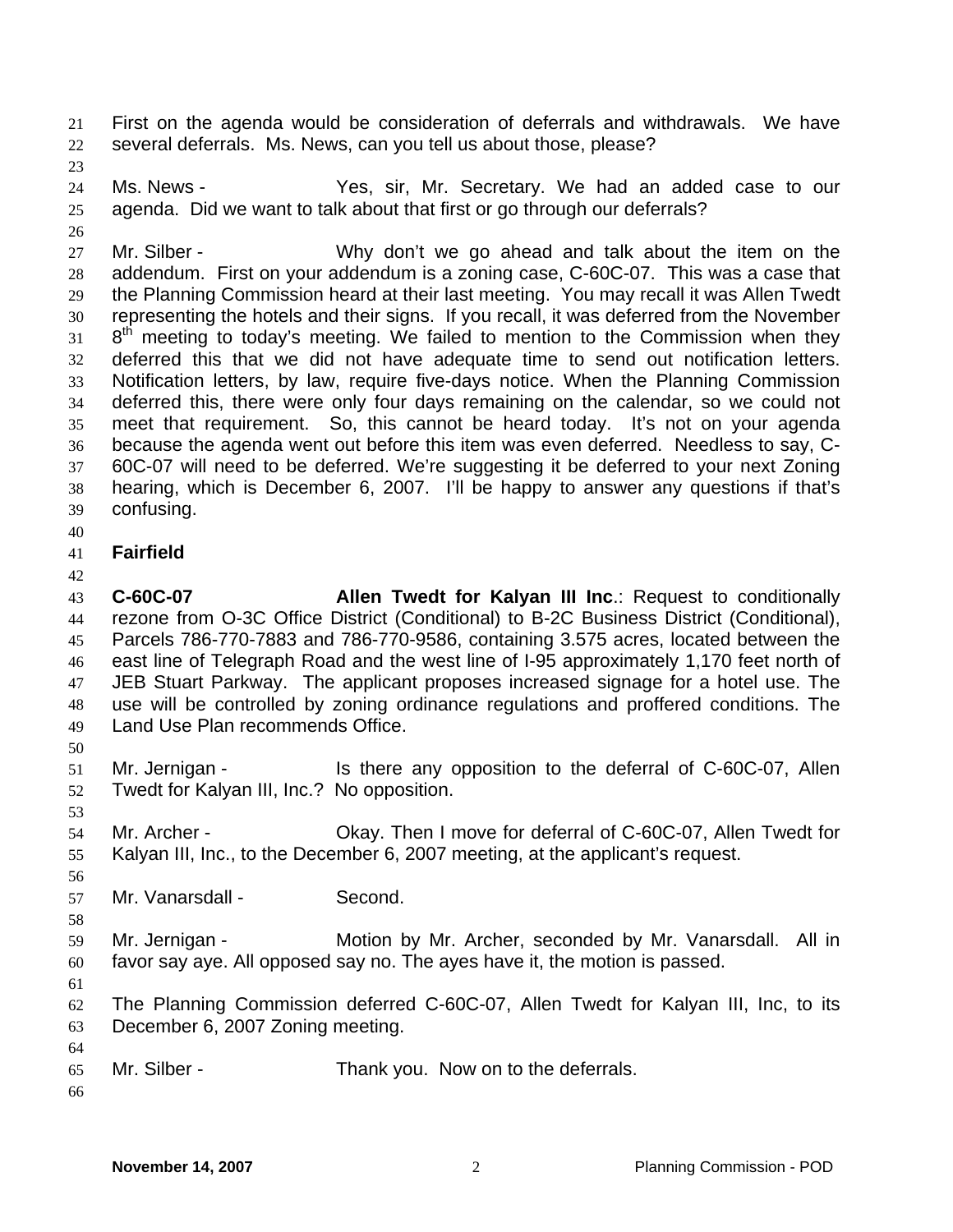Ms. News - There are seven requests for deferrals today. The first item is on page 3 of your agenda and is located in the Three Chopt District. The applicant is requesting a deferral to the December 12, 2007 meeting. 67 68 69

70

## 71 **TRANSFER OF APPROVAL** *(Deferred from the October 24, 2007 meeting)*

72

POD-17-89 Southern Health Management Corporation (formerly Control Data Building) **Chuck Richardson for Southern Health Management Corporation:** Request for transfer of approval as required by Chapter 24, Section 24-106 of the Henrico County Code from Rowe Development to Southern Health Management Corporation. The 2.699-acre site is located on the southwest corner of Mayland Drive and Mayland Court on parcel 752-757-8975. The zoning is M-1C, Light Industrial District (Conditional). County water and sewer. **(Three Chopt)** 

73

74 75 Mr. Jernigan - Is there any opposition to the deferral of POD-17-89, Southern Health Management Corporation (formerly Control Data Building)? There is

76 no opposition.

78 79 80 Mr. Vanarsdall - With that, I move that POD-17-89, Southern Health Management Corporation (formerly Control Data Building), be deferred to the December 12, 2007 meeting, per the applicant's request.

81 82

83

77

Mrs. Jones - Second.

84 85 Mr. Jernigan - Motion made by Mr. Vanarsdall, seconded by Mrs. Jones. All in favor say aye. All opposed say no. The ayes have, the motion passes.

86

87 88 89 At the request of the applicant, the Planning Commission deferred TOA POD-17-89, Southern Health Management Corporation (formerly Control Data Building), to its December 12, 2007 meeting.

90

91 92 93 Ms. News - Next on page 5 of your agenda, and located in the Brookland District, is Transfer of Approval POD-47-84, Landmark Office Center, Phase 2. The applicant has requested a deferral to the December 12, 2007 meeting.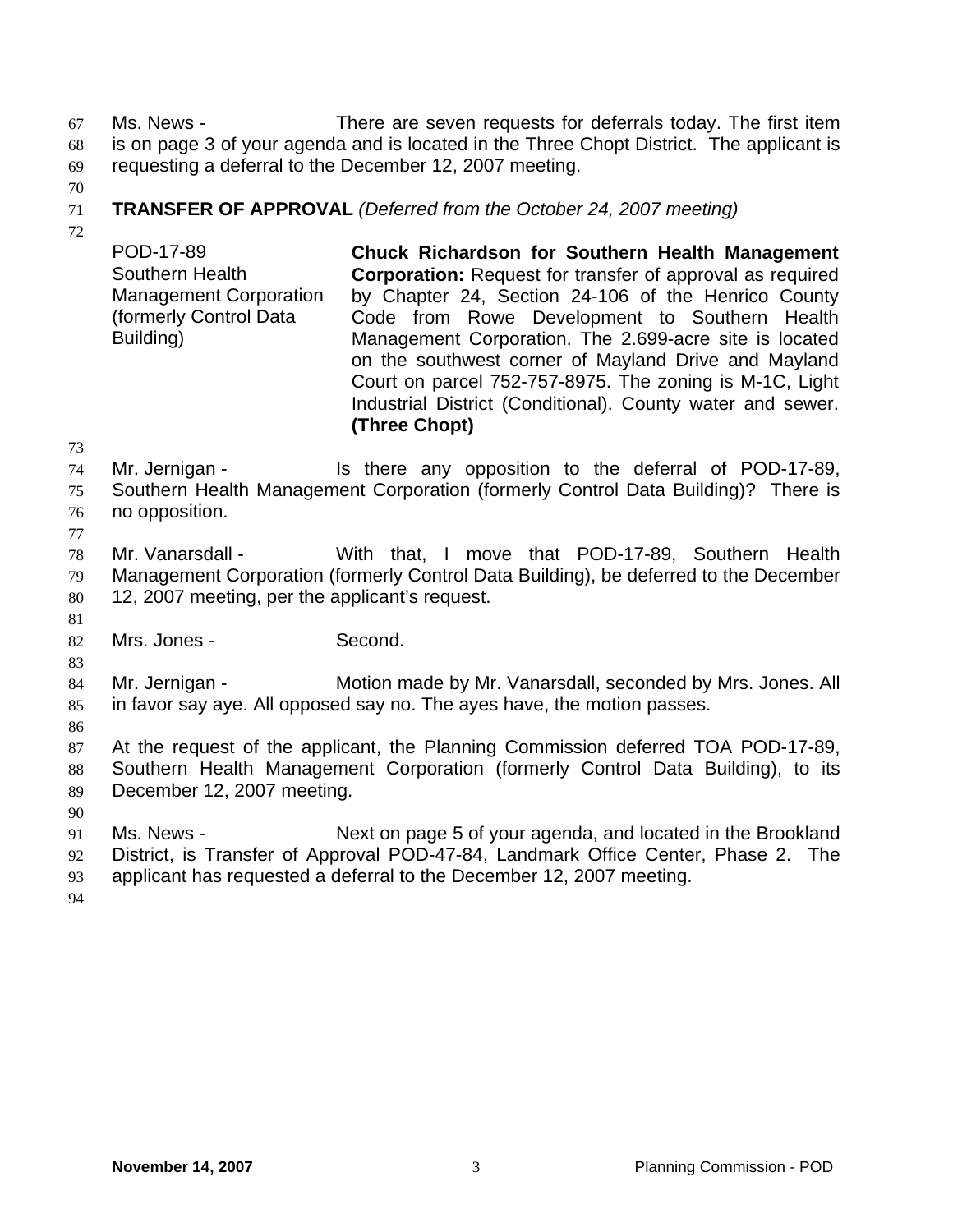# 95 **TRANSFER OF APPROVAL** *(Deferred from the October 24, 2007 Meeting)*

- 96 POD-47-84 Landmark Office Center, Phase 2 – 8651 Staples Mill Road **Donald N. Blake:** Request for transfer of approval as required by Chapter 24, Section 24-106 of the Henrico County Code from Landmark Office Center, LLC to Donald Blake. The 0.98-acre site is located on the east line of Staples Mill Road approximately 525 feet south of E. Parham Road and 275 feet north of Janway Road on parcel 770-754-483. The zoning is O-2, Office District. County water and sewer. **(Brookland)**
- 98 99 Mr. Jernigan - Is there any opposition to the deferral of POD-47-84, Landmark Office Center, Phase 2? No opposition.
- 101 102 Mr. Vanarsdall - I move that POD-47-84, Landmark Office Center, Phase 2, be deferred to the December 12, 2007 meeting, per the applicant's request.
- 104 Mrs. Jones - Second.
- 106 107 Mr. Jernigan - Motion made by Mr. Vanarsdall, seconded by Mrs. Jones. All in favor say aye. All opposed say no. The ayes have it, the motion passes.
- 108

111

97

100

103

105

- 109 110 At the request of the applicant, the Planning Commission deferred POD-47-84, Landmark Office Center, Phase 2, to its December 12, 2007 meeting.
- 112 113 114 Ms. News - Next on page 7 of your agenda, and located in the Tuckahoe District, is POD-68-07, The Shire @ Pump and Church. The applicant has requested a deferral to the December 12, 2007 meeting.
- 115

#### 116 **PLAN OF DEVELOPMENT & MASTER PLAN**

117

POD-68-07 The Shire @ Pump and Church – Church Road and Pump Road **Kimley Horn for Kevin McFadden:** Request for approval of a plan of development and master plan as required by Chapter 24, Section 24-106 of the Henrico County Code, to construct four, one-story retail buildings totaling 35,810 square feet and a master plan for two future one-story retail buildings totaling 27,550 square feet. The 21-acre site is located at the southwest corner of the intersection of Pump and Church Roads on parcels 739-754-7156 and 739-753-1396. The zoning is B-2C, Business District (Conditional), C-1C, Conservation District, RTHC, Residential Townhouse District (Conditional) and R-3AC, One-Family Residence District (Conditional). County water and sewer. **(Tuckahoe)**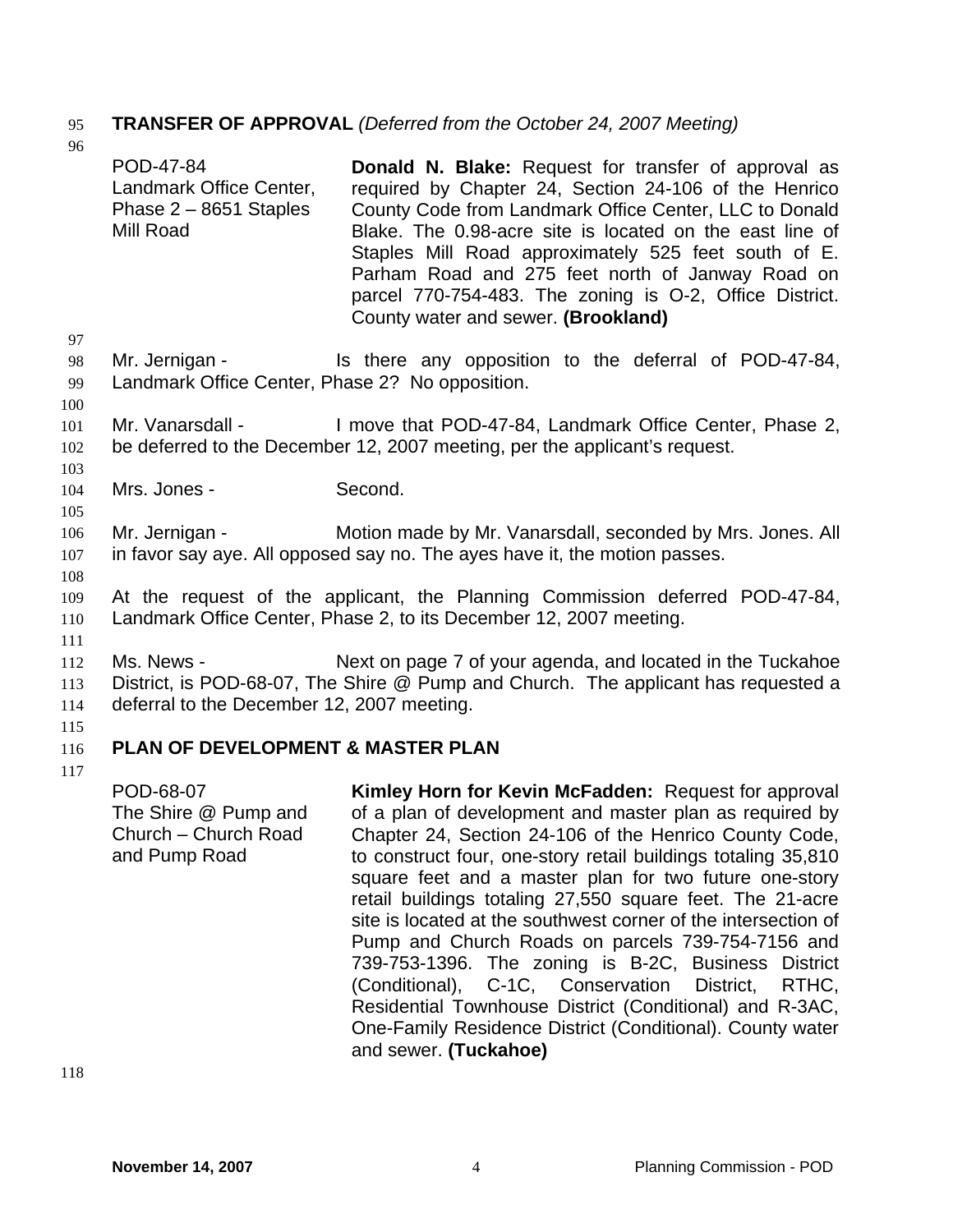Shire @ Pump and Church? No opposition. 120 121 122 123 124 125 126 127 128 129 130 131 132 133 134 135 136 137 138 139 140 141 142 143 144 145 146 147 148 149 150 151 152 153 154 155 156 Mrs. Jones - I move deferral of POD-68-07, The Shire @ Pump and Church, to the December 12, 2007 meeting, by request of the applicant. Mr. Vanarsdall - Second. Mr. Jernigan - Motion made by Mrs. Jones, seconded by Mr. Vanarsdall. All in favor say aye. All opposed say no. The ayes have it, the motion passes. At the request of the applicant, the Planning Commission deferred POD-68-07, The Shire @ Pump and Church, to its December 12, 2007 meeting. Ms. News - Next on page 15 of your agenda, and located in the Varina District, is SUB-58-07, South Lake (October 2007 Plan). The applicant has requested a deferral to the December 12, 2007 meeting. **SUBDIVISION (Deferred from the October 24, 2007 Meeting)**  SUB-58-07 South Lake (October 2007 Plan) Hawkes Lane and S. Lake Avenue **Foster & Miller, P.C. for Roger B. Riggle, E. W. Riggle and David Riggle:** The 1.100-acre site proposed for a subdivision of 3 single-family homes is located at 6115 Hawkes Lane on the southwest corner of Hawkes Lane and S. Lake Avenue on parcel 819-724-8059. The zoning is R-2A, One-Family Residence District. County water and sewer. **(Varina) 3 Lots**  Mr. Jernigan - Is there any opposition to the deferral of SUB-58-07, South Lake (October 2007 Plan)? There is no opposition. With that, I will move for deferral of SUB-58-07, South Lake (October 2007 Plan), to the December 12, 2007 meeting, by request of the applicant. Mrs. Jones - Second. Mr. Jernigan - Motion made by Mr. Jernigan, seconded by Mrs. Jones. All in favor say aye. All opposed say no. The ayes have it, the motion passes. At the request of the applicant, the Planning Commission deferred SUB-58-07, South Lake (October 2007 Plan), to its December 12, 2007 meeting. Ms. News - Next on page 20 of your agenda, and located in the Varina District, is POD-76-07, Laburnum Station. The applicant has requested a deferral to the December 12, 2007 meeting.

Mr. Jernigan - Is there any opposition to the deferral of POD-68-07, The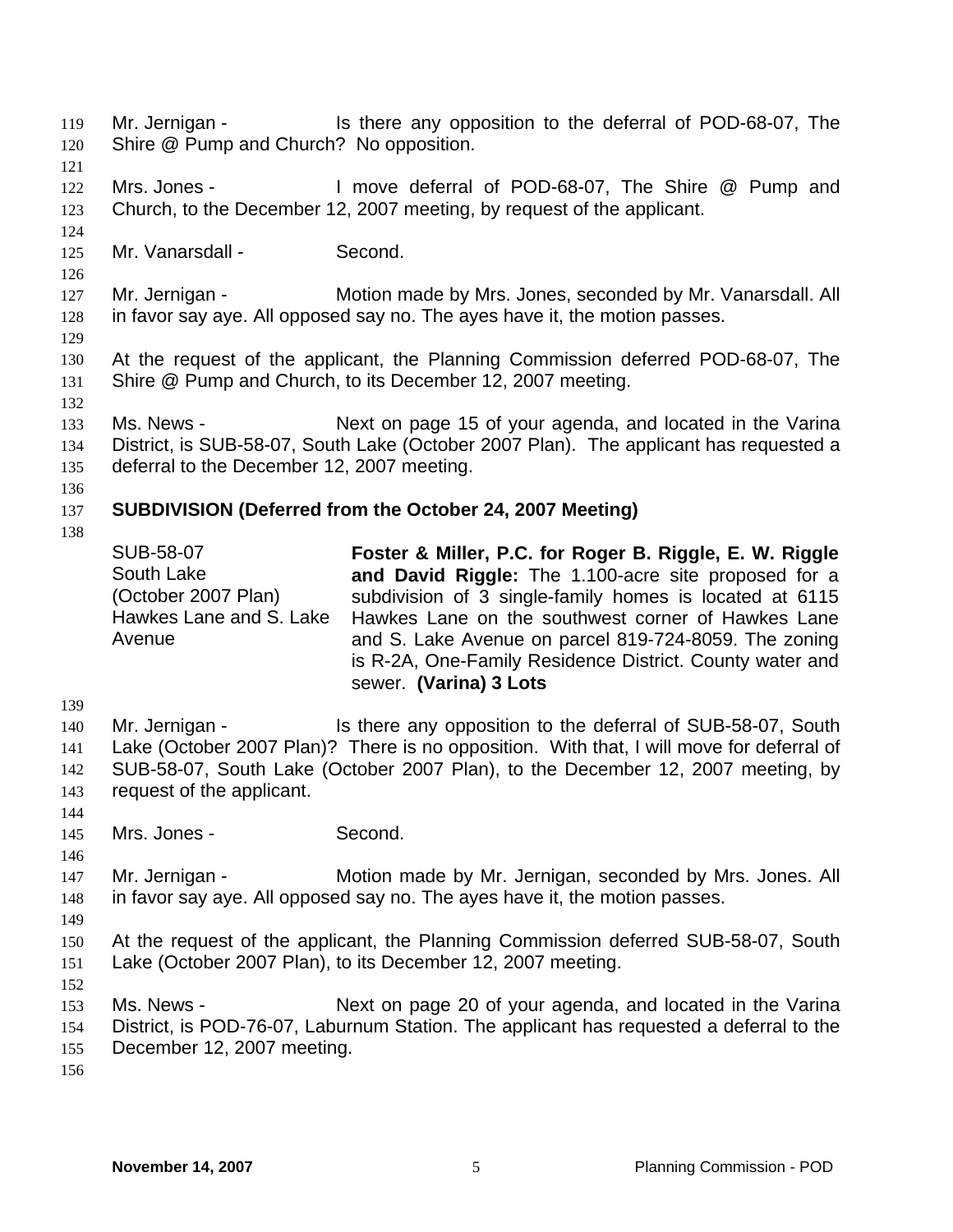# 157 **PLAN OF DEVELOPMENT & MASTER PLAN**

POD-76-07 Laburnum Station – 4201 Gay Avenue **Vanasse Hangen Brustlin for Retail South Development:** Request for approval of a plan of development and master plan, as required by Chapter 24, Section 24-106 of the Henrico County Code, to construct a shopping center with three, one-story retail buildings totaling 48,940 square feet and two future one-story retail/office buildings totaling 15,000 square feet. The 10.19-acre site is located at the southern corner of the intersection of S. Laburnum and Gay Avenues on parcels 814-717-0480 and 813-717-7951 (part). The zoning is B-2C, Business District (Conditional) and ASO, Airport Safety Overlay District. County water and sewer. **(Varina)** 

159

163

165

158

- 160 161 162 Mr. Jernigan - The Is there any opposition to the deferral of POD-76-07, Laburnum Station? No opposition. With that, I will move for deferral of POD-76-07, Laburnum Station, to the December 12, 2007 meeting, by request of the applicant.
- 164 Mrs. Jones - Second.
- 166 167 Mr. Jernigan - Motion made by Mr. Jernigan, seconded by Mrs. Jones. All in favor say aye. All opposed say no. The ayes have it, the motion carries.
- 168
- 169 170 At the request of the applicant, the Planning Commission deferred POD-76-07, Laburnum Station, to its December 12, 2007 meeting.
- 171
- 172 173 174 Ms. News - Next on page 23 of your agenda, and located in the Fairfield District, is POD-77-07 (POD-83-00 Revised), Ennis Paint Company. The applicant has requested a deferral to the December 12, 2007 meeting.
- 176 **PLAN OF DEVELOPMENT**
- 177

175

POD-77-07 Ennis Paint Company – 4400 Vawter Avenue (POD-83-00 Revised) **Engineering Design Associates for Ennis Paint, Inc.:**  Request for approval of a plan of development, as required by Chapter 24, Section 24-106 of the Henrico County Code, to improve and enlarge an outdoor storage area with related site improvements, for an existing paint manufacturing facility. The 9.7-acre site is located approximately 1450 feet north of E. Laburnum Avenue on the west line of Vawter Avenue at 4400 Vawter Avenue on parcel 799-739-2764. The zoning is M-2, General Industrial District and ASO, Airport Safety Overlay District. County water and sewer. **(Fairfield)**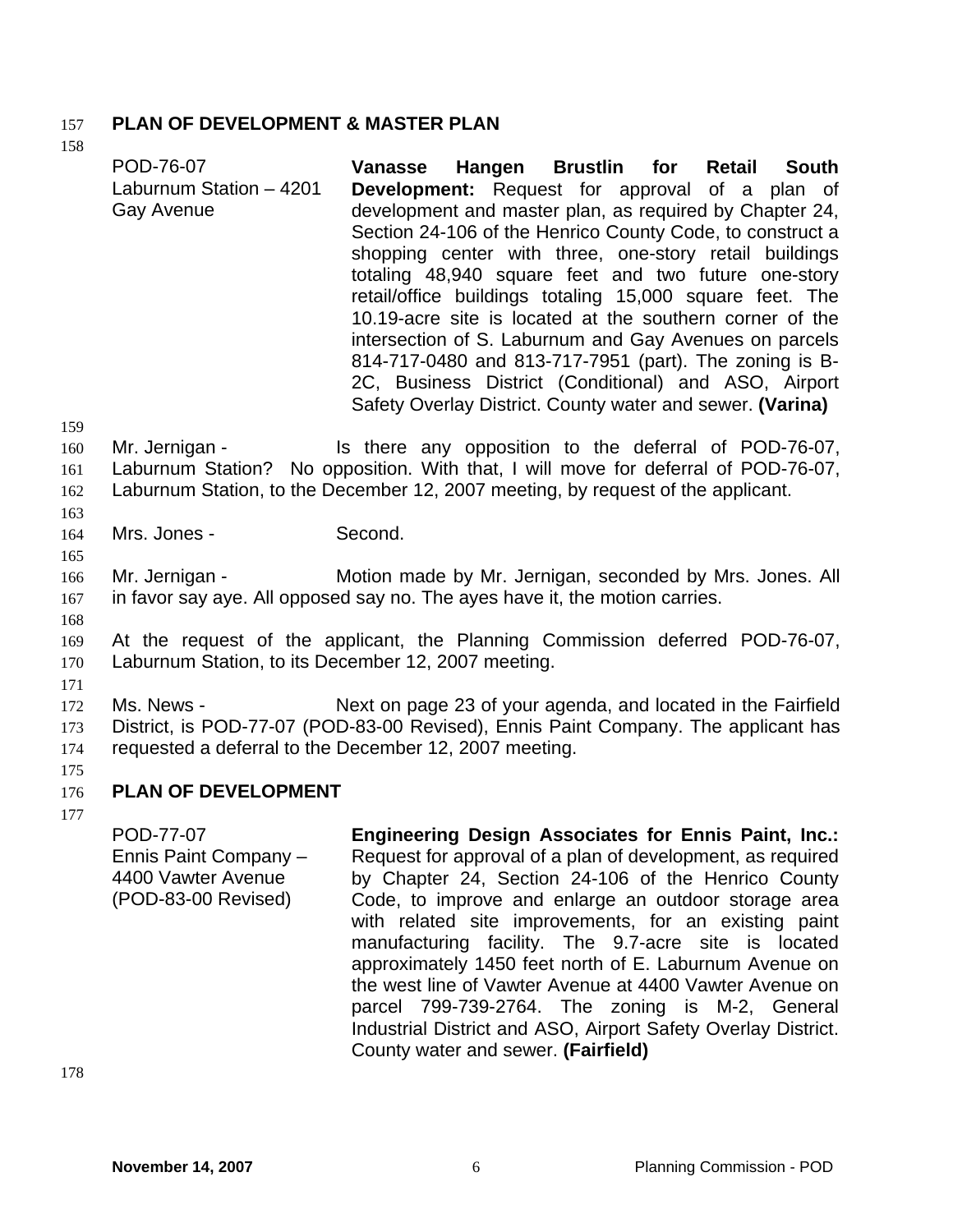- Mr. Jernigan Anyone in opposition to the deferral of POD-77-07 (POD-83-00 Revised) Ennis Paint Company? No opposition, Mr. Archer. 179 180
- 181

182 183 184 Mr. Archer - Mr. Chairman, I move deferral of POD-77-07 (POD-83-00 Revised) Ennis Paint Company, to the December 12, 2007 meeting, at the applicant's request.

185

186 Mr. Vanarsdall - Second.

187 188 189 Mr. Jernigan - **Motion made by Mr. Archer, seconded by Mr. Vanarsdall. All** in favor say aye. All opposed say no. The ayes have it, the motion passes.

190

191 192 At the request of the applicant, the Planning Commission deferred POD-77-07 (POD-83-00 Revised) Ennis Paint Company, to its December 12, 2007 meeting.

193

194 195 196 197 Ms. News - The final item is on page 28 of your agenda and located in the Three Chopt District. This is POD-53-07, formally POD-51-97 revised, Home Depot @ Brookhollow Garden Center Expansion. The applicant has requested a deferral to the December 12, 2007 meeting.

- 198
- 
- 199 **PLAN OF DEVELOPMENT (Deferred from the September 26, 2007 Meeting)**
- 200

POD-53-07 Home Depot @ Brookhollow Garden Center Expansion – W. Broad Street and I-64 (POD-51-97 Revised) **McKinney & Company for Home Depot USA Inc.:**  Request for approval of a plan of development, as required by Chapter 24, Section 24-106 of the Henrico County Code, to construct 6,372 square feet of outdoor garden center display areas for an existing building. The 7.95-acre site is located at 11260 W. Broad Street on parcel 742- 762-4307 in the Brookhollow Shopping Center. The zoning is M-1C, Light Industrial District (Conditional). County water and sewer. **(Three Chopt)** 

201

202 203 Mr. Jernigan - Anyone in opposition to the deferral of POD-53-07 (POD-51- 97 Revised) Home Depot @ Brookhollow Garden Center Expansion? No opposition.

204

205 206 207 Mr. Vanarsdall - Then I move that POD-53-07 (POD-51-97 Revised) Home Depot @ Brookhollow Garden Center Expansion, be deferred to the December 12, 2007 meeting, at the applicant's request.

208

209 Mrs. Jones - Second.

210

211 Mr. Jernigan - Motion by Mr. Vanarsdall, seconded by Mrs. Jones. All in

212 favor say aye. All opposed say no. The ayes have it, the motion passes.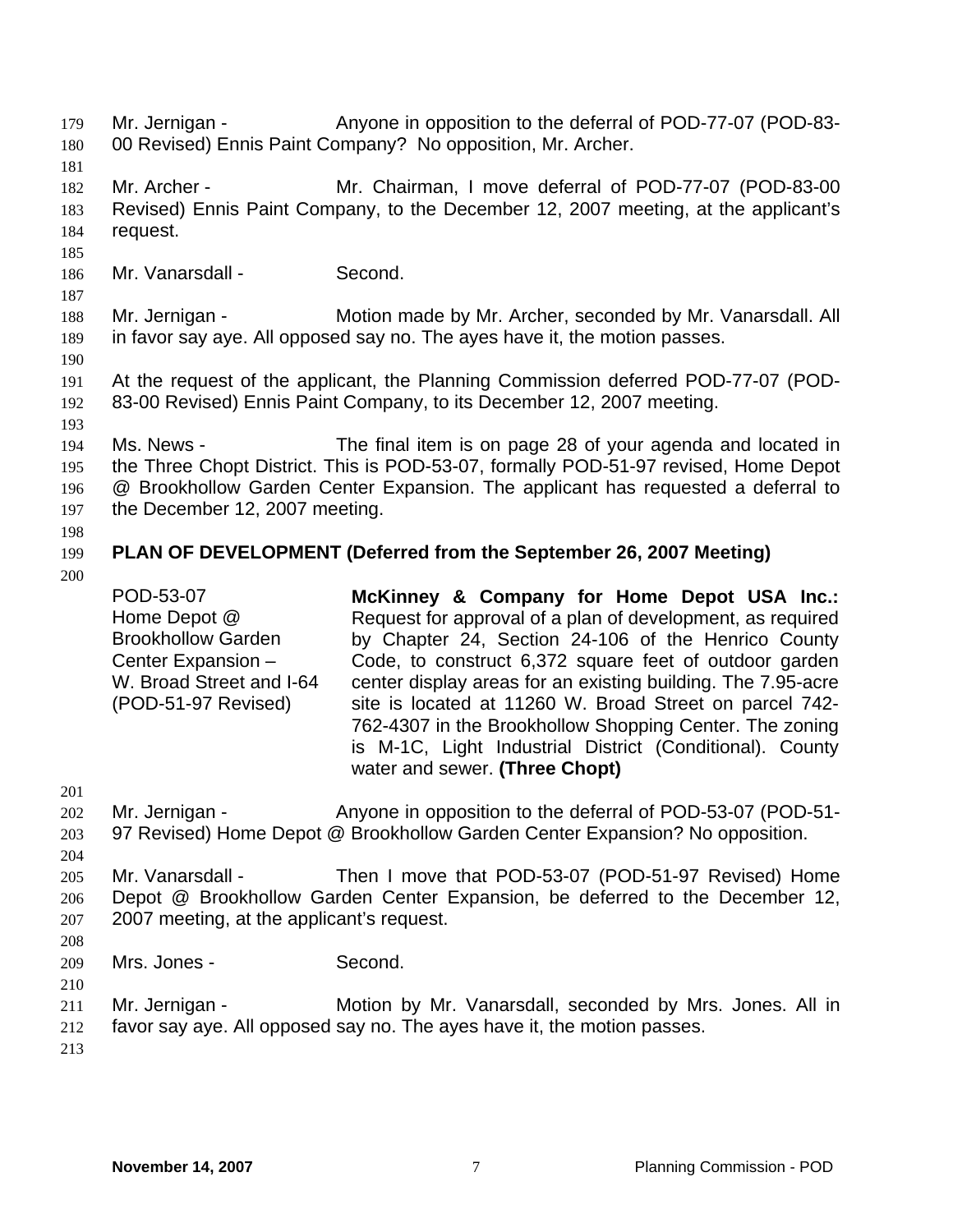At the request of the applicant, the Planning Commission deferred POD-53-07 (POD-51-97 Revised) Home Depot @ Brookhollow Garden Center Expansion, to its December 12, 2007 meeting. 214 215 216

217

218 219 220 221 222 223 224 225 Mr. Silber - There are no other deferrals, we can move on to the expedited agenda. These are plans that have been placed on a special agenda to be considered without hearing. Staff has reviewed each of these plans and is recommending approval, the applicant is agreeable to all the conditions and annotations on the plan, and the Planning Commission member from the district is comfortable with the plan. Therefore, it is placed on an expedited agenda. We have several on the agenda this morning that can be considered under this special agenda. Ms. News?

226 227 228 229 230 Ms. News - Yes sir. There are five items on the expedited agenda. The first item is on page 6 of your agenda and located in the Varina District. This is a landscape and lighting plan for LP/POD-64-04 and LP/POD-11-06, Settler's Ridge, Sections A & B. I'd like to clarify that the approval is for the landscape plan for Section A and for the landscape and lighting plan for Section B. Staff can recommend approval.

231

### 232 **LANDSCAPE & LIGHTING PLAN**

233

LP/POD-64-04 and LP/POD-11-06 Settler's Ridge, Sections A&B – Laburnum Avenue and Burning Tree Drive

**Balzer & Associates, Inc. for Settler's Ridge, LLC:** Request for approval of a landscape plan for Section A and a landscape and lighting plan for Section B, as required by Chapter 24, Sections 24-106 and 24-106.2 of the Henrico County Code. The 34.595-aces site is located on the southwest corner of Burning Tree Road and S. Laburnum Avenue on parcels 806-693-2166, 805-692-9288, 806-697- 0994 and 805-693-7145. The zoning is R-5AC, General Residence District (Conditional). **(Varina)** 

234

235 236 237 238 239 Mr. Jernigan - Is there any opposition to approval of LP/POD-64-04 and LP/POD-11-06, Settler's Ridge, Sections A & B? No opposition. With that, I will for approval of LP/POD-64-04 and LP/POD-11-06, Settler's Ridge, Sections A & B, subject to the annotations on the plans and the standard conditions for landscape and lighting plans.

240

242

241 Mrs. Jones - Second.

243 244 Mr. Jernigan - **Motion made by Mr. Jernigan, seconded by Mrs. Jones. All** in favor say aye. All opposed say no. The ayes have it, the motion passes.

245

246 247 248 249 The Planning Commission approved the landscape for Section A and the landscape and lighting plan for Section B for LP/POD-64-04 and LP/POD-11-06, Settler's Ridge, Sections A & B, subject to the standard conditions attached to these minutes for landscape and lighting plans.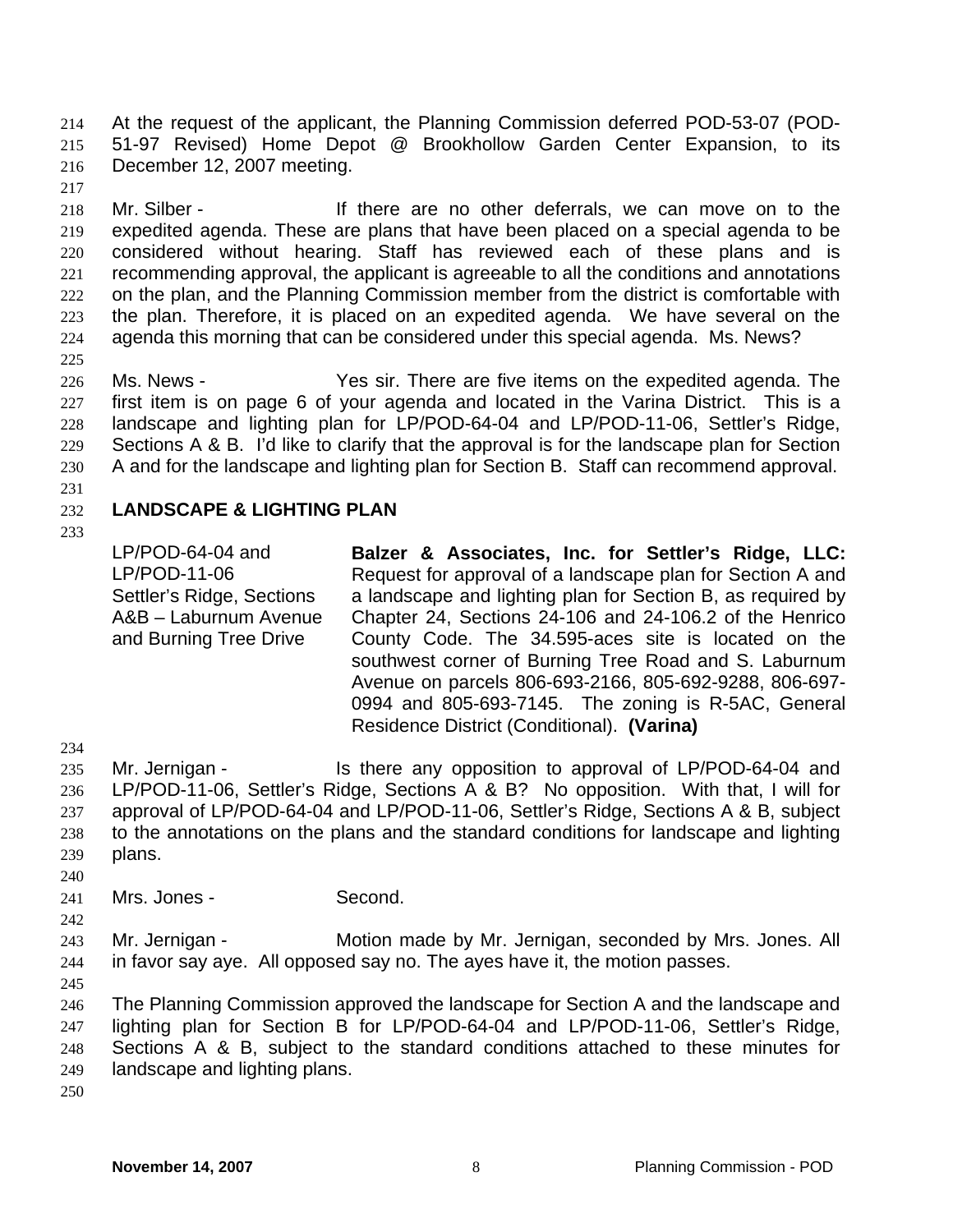Ms. News - The next item is on 14 of your agenda and is located in the Fairfield District. This is SUB-63-07, Chamberlayne Estates, November 2007 Plan for two lots. Staff can recommend approval. 251 252 253

254

### 255 **SUBDIVISION**

256

SUB-63-07 Chamberlayne Estates (November 2007 Plan) O'Brian and Tamiani Avenues **Balzer & Associates, Inc. for JMG Joy, LLC:** The 0.648 acre site proposed for a subdivision of 2 single-family homes is located at the southeast corner of Tamiani Avenue and O'Brian Road (unimproved) at 5321 Tamiani Avenue on parcel 790-746-7823. The zoning is R-4, Single-Family Residential District. County water and sewer. **(Fairfield) 2 Lots**

258 259 Mr. Jernigan - Is anyone in opposition to SUB-63-07 (November 2007 Plan) Chamberlayne Estates? No opposition, Mr. Archer.

260

264

266

269

257

261 262 263 Mr. Archer - **Mr. Chairman, I move approval of SUB-63-07 (November** 2007 Plan) Chamberlayne Estates, subject to the annotations on the plan and the standard conditions for subdivisions served by public utilities.

265 Mrs. Jones - Second.

267 268 Mr. Jernigan - Motion made by Mr. Archer, seconded by Mrs. Jones. All in favor say aye. All opposed say no. The ayes have it, the motion passes.

270 271 272 The Planning Commission granted conditional approval to SUB-63-07 (November 2007 Plan) Chamberlayne Estates, subject to the standard conditions attached to these minutes for subdivisions served by public utilities and the annotations on the plans.

274 275 276 Ms. News - Next on page 17 of your agenda, and located in the Three Chopt District, is POD-75-07 (POD-42-06 Revised). This is for McCormick and Schmick's @ West Broad Village. Staff can recommend approval.

277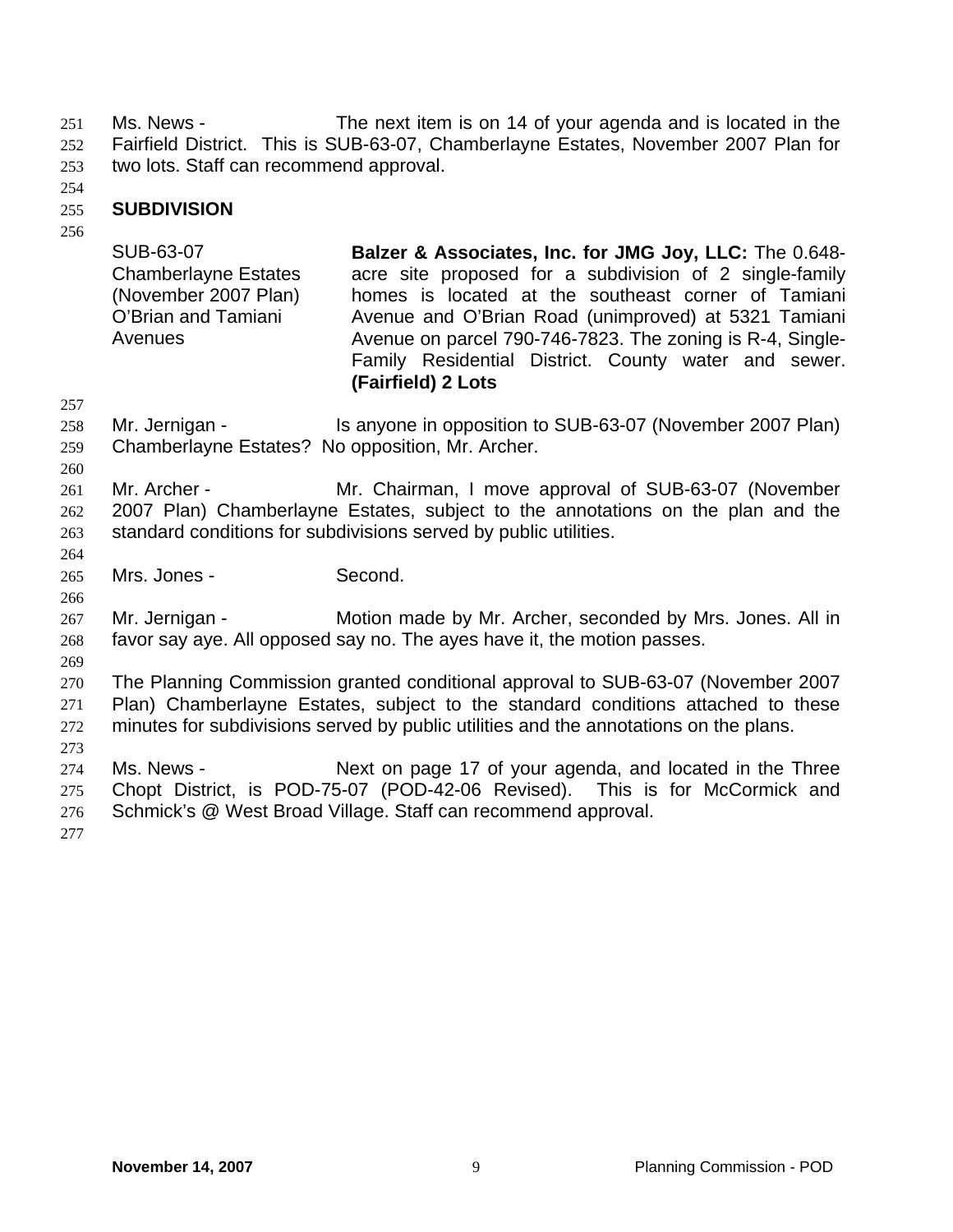# 278 **PLAN OF DEVELOPMENT**

| 219                                                         | POD-75-07                | <b>McCormick and Schmick's</b><br>@ West Broad Village -<br>W. Broad Street<br>(POD-42-06 Revised) | Timmons Group for West Broad Village LLC & West<br>Broad Village II LLC and McCormick & Schmick's:<br>Request for approval of a plan of development, as required<br>by Chapter 24, Section 24-106 of the Henrico County<br>Code, to construct a one-story, 8,090 square foot<br>restaurant with outdoor dining. The 0.49-acre site is<br>located at the southeast intersection of W. Broad Street<br>(U.S. Route 250) and Whittall Way (private) on part of<br>parcel 742-760-7866. The zoning is UMUC, Urban Mixed<br>Use District (Conditional) and WBSO, West Broad Street<br>Overlay District. County water and sewer. (Three Chopt) |
|-------------------------------------------------------------|--------------------------|----------------------------------------------------------------------------------------------------|------------------------------------------------------------------------------------------------------------------------------------------------------------------------------------------------------------------------------------------------------------------------------------------------------------------------------------------------------------------------------------------------------------------------------------------------------------------------------------------------------------------------------------------------------------------------------------------------------------------------------------------|
| 280<br>281<br>282<br>283                                    |                          | Mr. Jernigan -                                                                                     | Is there any opposition to POD-75-07 (POD-42-06 Revised),<br>McCormick and Schmick's @ West Broad Village? No opposition, Mr. Vanarsdall.                                                                                                                                                                                                                                                                                                                                                                                                                                                                                                |
| 284<br>285<br>286<br>287<br>288                             |                          | Mr. Vanarsdall -                                                                                   | I move that POD-75-07 (POD-42-06 Revised), McCormick<br>and Schmick's @ West Broad Village, be approved on the expedited agenda, as<br>recommended by staff, with the annotations on the plans, standard conditions for<br>developments of this type, and the following additional conditions 24 through 30.                                                                                                                                                                                                                                                                                                                             |
| 289                                                         | Mrs. Jones -             |                                                                                                    | Second.                                                                                                                                                                                                                                                                                                                                                                                                                                                                                                                                                                                                                                  |
| 290<br>291<br>292<br>293                                    |                          | Mr. Jernigan -                                                                                     | Motion by Mr. Vanarsdall, seconded by Mrs. Jones. All in<br>favor say aye. All opposed say no. The ayes have it, the motion passes.                                                                                                                                                                                                                                                                                                                                                                                                                                                                                                      |
| 294<br>295<br>296<br>297<br>298                             |                          | additional conditions:                                                                             | The Planning Commission approved POD-75-07 (POD-42-06 Revised), McCormick and<br>Schmick's @ West Broad Village, subject to the annotation on the plans, the standard<br>conditions attached to these minutes for developments of this type, and the following                                                                                                                                                                                                                                                                                                                                                                           |
| 299<br>300<br>301<br>302<br>303<br>304<br>305<br>306<br>307 | 24.<br>25.<br>26.<br>27. | Utilities and Division of Fire.<br>Outside storage shall not be permitted.                         | The easements for drainage and utilities as shown on approved plans shall be<br>granted to the County in a form acceptable to the County Attorney prior to any<br>occupancy permits being issued. The easement plats and any other required<br>information shall be submitted to the County Real Property Agent at least sixty<br>(60) days prior to requesting occupancy permits.<br>The developer shall provide fire hydrants as required by the Department of Public<br>The proffers approved as a part of zoning case C-12C-06 shall be incorporated in                                                                              |
| 308<br>309<br>310<br>311<br>312                             | 28.                      | this approval.<br>approval.                                                                        | The developer shall install an adequate restaurant ventilating and exhaust<br>system to minimize smoke, odors, and grease vapors.<br>The plans and<br>specifications shall be included with the building permit application for review and<br>If, in the opinion of the County, the type system provided is not                                                                                                                                                                                                                                                                                                                          |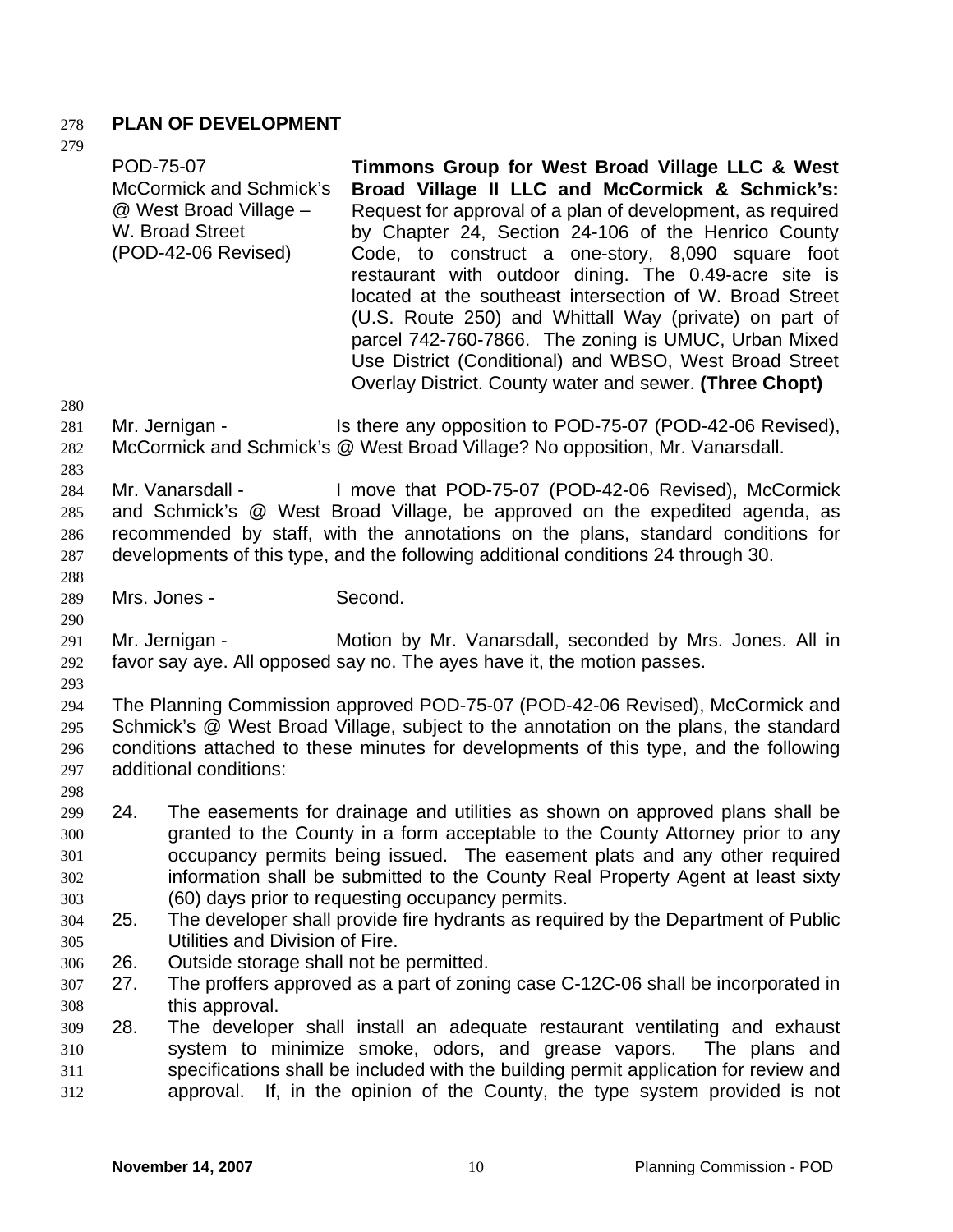effective, the Commission retains the rights to review and direct the type of system to be used. 313 314

- 315 316 317 29. Deviations from County standards for pavement, curb or curb and gutter design shall be approved by the County Engineer prior to final approval of the construction plans by the Department of Public Works.
- 318 319 320 321 322 30. The location of all existing and proposed utility and mechanical equipment (including HVAC units, electric meters, junction and accessory boxes, transformers, and generators) shall be identified on the landscape plans. All equipment shall be screened by such measures as determined appropriate by the Director of Planning or the Planning Commission at the time of plan approval.
- 323

324 325 Ms. News - Next on page 25 of your agenda, and located in the Varina District, is POD-73-07, the Village @ Miller's Lane. Staff can recommend approval.

326

327 **PLAN OF DEVELOPMENT** 

328

POD-73-07 Village @ Miller's Lane – Terminus of Miller Lane near I-64 W

**Bay Design Group for Millers Lane, LLC and Community Development Partners, LLC:** Request for approval of a plan of development, as required by Chapter 24, Section 24-106 of the Henrico County Code, to construct 78, single-family attached townhouses. The 13.5-acre site is located on the south line of I-64 and the northern terminus of Millers Lane, approximately 1,200 feet north of the intersection of Millers Lane and Gay Avenue, on parcels 812-718-1638, 1655 and 3628. The zoning is RTHC, Residential Townhouse District (Conditional) and ASO, Airport Safety Overlay District. County water and sewer. **(Varina)**

329

330 331 332 333 334 Mr. Jernigan - Is anyone in opposition to POD-73-07, Village @ Miller's Lane? There is no opposition. With that, I will move for approval of POD-73-07, Village @ Miller's Lane, subject to the annotations on the plans, the standard conditions for developments of this type, and the following additional conditions #9 amended, and 24 through 41.

335 336

Mr. Vanarsdall - Second.

337 338 339 Mr. Jernigan - **Motion made by Mr. Jernigan, seconded by Mr. Vanarsdall.** All in favor say aye. All opposed say no. The ayes have it, the motion passes.

340

341 342 343 The Planning Commission approved POD-73-07, Village @ Miller's Lane, subject to the annotations on the plans, the standard conditions attached to these minutes for developments of this type, and the following additional conditions: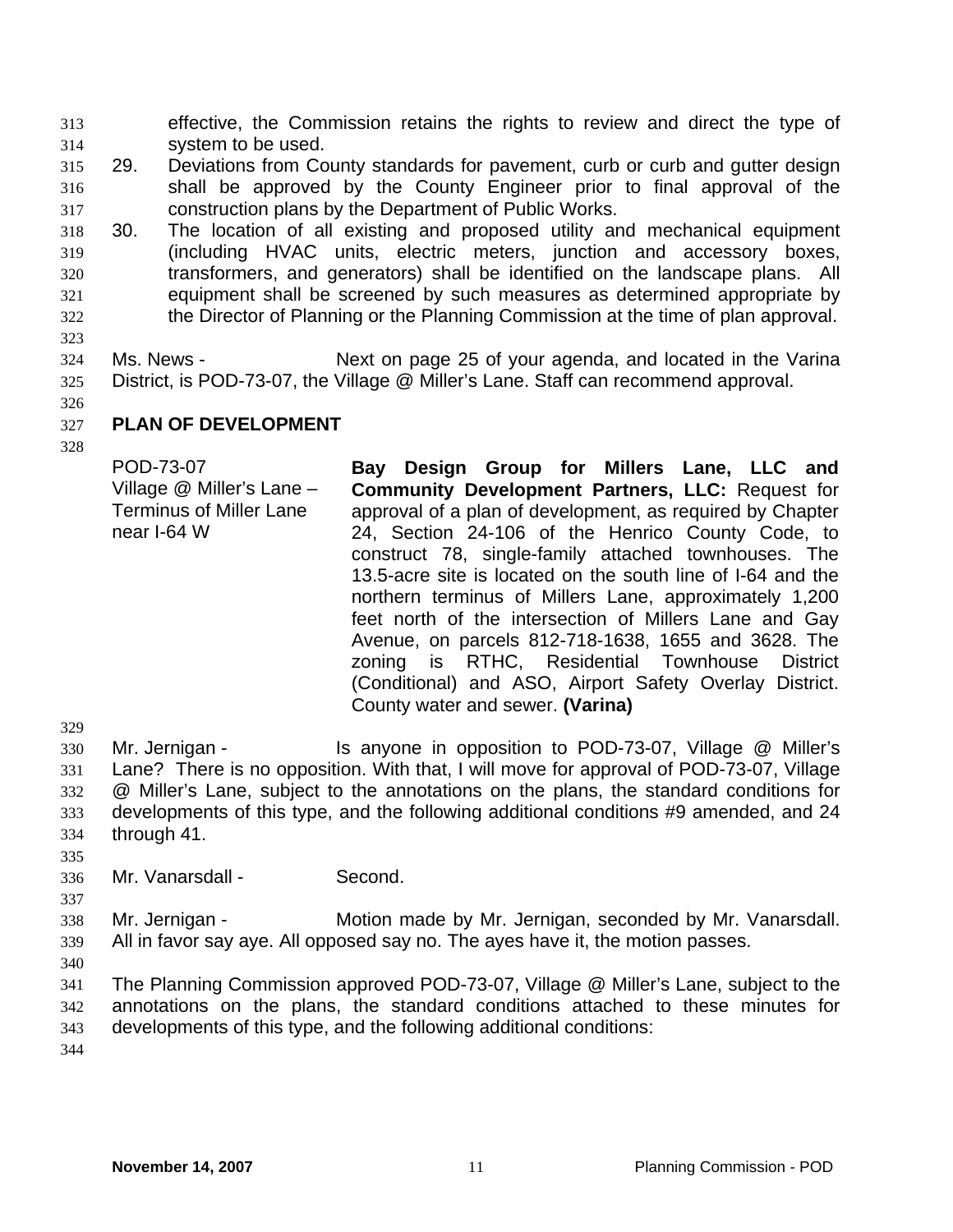9. **AMENDED** - A detailed landscaping plan shall be submitted to the Department of Planning for review and Planning Commission approval prior to the issuance of any occupancy permits. 345 346 347

- 348 349 350 351 352 24. The right-of-way for widening of Miller's Lane shown on approved plans shall be dedicated to the County prior to any occupancy permits being issued. The rightof-way dedication plat and any other required information shall be submitted to the County Real Property Agent at least sixty (60) days prior to requesting occupancy permits.
- 353 354 355 356 357 25. The easements for drainage and utilities as shown on approved plans shall be granted to the County in a form acceptable to the County Attorney prior to any occupancy permits being issued. The easement plats and any other required information shall be submitted to the County Real Property Agent at least sixty (60) days prior to requesting occupancy permits.
- 358 359 360 361 362 26. The limits and elevations of the 100-year frequency flood shall be conspicuously noted on the plan "Limits of 100 Year Floodplain." In addition, the delineated 100-year floodplain must be labeled "Variable Width Drainage and Utility Easement." The easement shall be granted to the County prior to the issuance of any occupancy permits.
- 363 364 27. The developer shall provide fire hydrants as required by the Department of Public Utilities and Division of Fire.
- 365 366 28. The proffers approved as a part of zoning case C-68C-06 shall be incorporated in this approval.
- 367 368 369 370 29. All exterior lighting fixtures shall be designed and arranged so the source of light is not visible from the roadways or adjacent residential properties. The lighting shall be low intensity, residential in character, and the height or standards shall not exceed 15 feet.
- 371 30. Prior to issuance of a building permit, the developer must furnish a letter from **Dominion Virginia Power** stating that this proposed development does not conflict with their facilities. 372 373
- 374 375 376 31. Any necessary off-site drainage and/or water and sewer easements must be obtained in a form acceptable to the County Attorney prior to final approval of the construction plans.
- 377 378 379 32. Deviations from County standards for pavement, curb or curb and gutter design shall be approved by the County Engineer prior to final approval of the construction plans by the Department of Public Works.
- 380 381 382 383 384 385 386 387 388 33. The pavement shall be of an SM-2A type and shall be constructed in accordance with County standard and specifications. The developer shall post a defect bond for all pavement with the Department of Planning - the exact type, amount and implementation shall be determined by the Director of Planning, to protect the interest of the members of the Homeowners Association. The defect bond shall remain in effect for a period of three years from the date of the issuance of the final occupancy permit**.** Prior to the issuance of the last Certificate of Occupancy, a professional engineer must certify that the roads have been designed and constructed in accordance with County standards.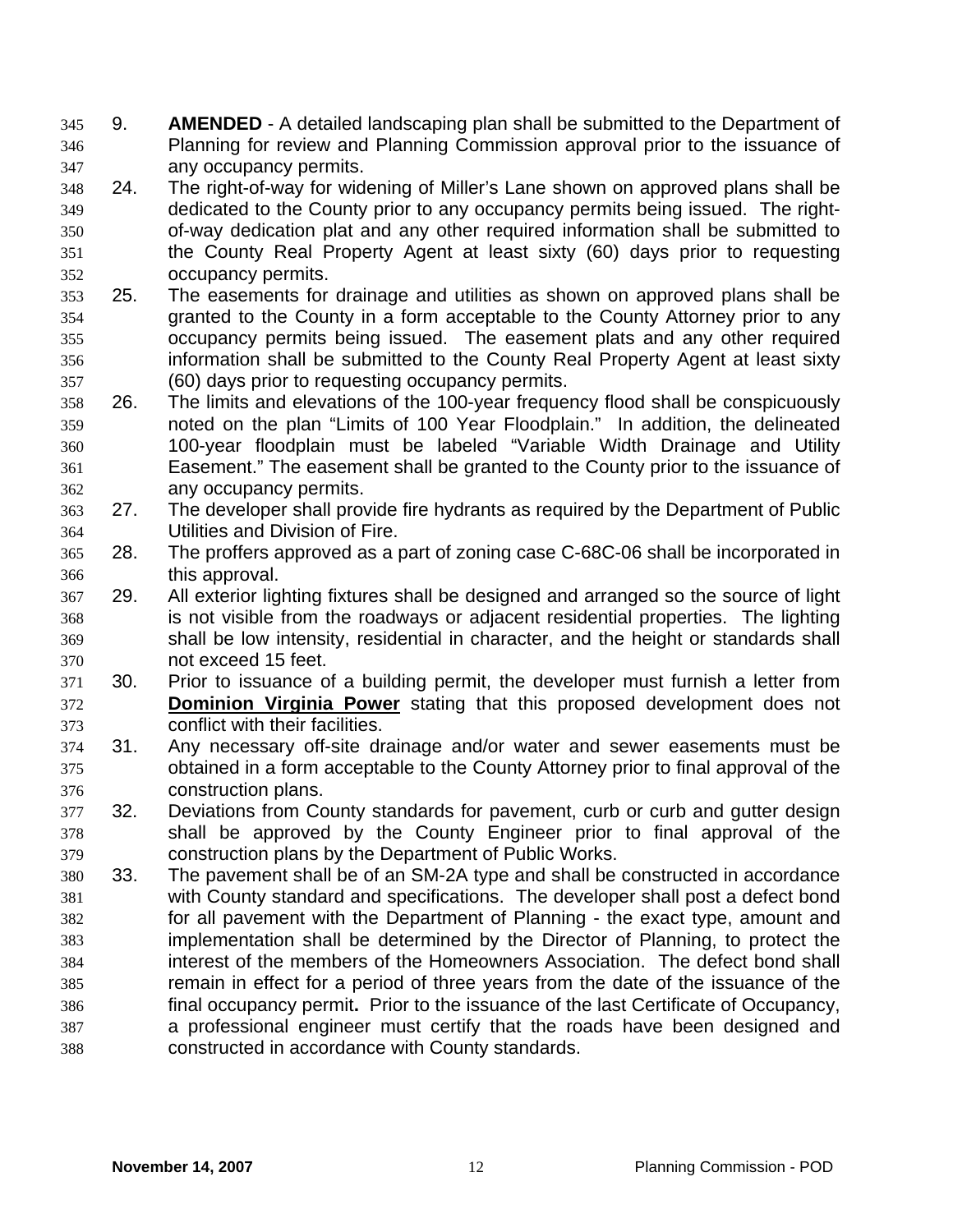- 34. Insurance Services Office (ISO) calculations must be included with the plans and contracts and must be approved by the Department of Public Utilities prior to the issuance of a building permit. 389 390 391
- 392 393 394 35. Approval of the construction plans by the Department of Public Works does not establish the curb and gutter elevations along the Henrico County maintained right-of-way. The elevations will be set by Henrico County.
- 395 396 397 36. The developer shall provide signage, the wording and location as deemed appropriate by the Director of Public works, which addresses the possible future extension of any stub street.
- 398 399 400 401 402 37. The location of all existing and proposed utility and mechanical equipment (including HVAC units, electric meters, junction and accessory boxes, transformers, and generators) shall be identified on the landscape plans. All equipment shall be screened by such measures as determined appropriate by the Director of Planning or the Planning Commission at the time of plan approval**.**
- 403 404 38. The portion of excess existing right-of-way for Millers Lane within the bounds of the development shall be vacated prior to recordation of the subdivision plat.
- 405 406 39. Prior to final subdivision approval, the applicant shall submit an application for C-1 zoning of the floodplain area.
- 407 40. The unit house numbers shall be visible from the parking areas and drives.
- 408 409 410 411 41. The names of streets, drives, courts and parking areas shall be approved by the Richmond Regional Planning District Commission and such names shall be included on the construction plans prior to their approval. The standard street name signs shall be installed prior to any occupancy permit approval.
- 413 414 415 416 417 418 Ms. News - The final item is on page 27 of your agenda, and located in the Varina District. This is SUB-62-07, Village @ Olde Colony (November 2007 Plan). This was deferred from your meeting last month and was formerly called SUB-14-07, Village @ Olde Colony (February 2007 Plan). There was a proffer amendment that needed to be processed and they've submitted a substituted plan. So, this is in place of that. Staff can recommend approval.
- 419 420 **SUBDIVISION** *(Deferred from the October 24, 2007 Meeting)*
- 421

412

SUB-62-07 Village @ Olde Colony (November 2007 Plan) (Formerly SUB-14-07, Village @ Olde Colony – February 2007 Plan) **Bay Design Group, P.C. for Shurm Construction, Inc. and Sydney and Sydney Development, LLC:** The 3.673 acre site proposed for a subdivision of 9 single-family homes is located along the south line of Harmony Avenue and the northern terminus of Woodside Street on parcel 803-696-9576. The zoning is R-3C, One-Family Residence District (Conditional). County water and sewer. **(Varina) 9 Lots** 

422

423 424 425 Mr. Jernigan - Is there any opposition to SUB-62-07, Village @ Olde Colony (November 2007 Plan)? There is no opposition. With that, I will move for approval of SUB-62-07, Village @ Olde Colony (November 2007 Plan), subject to the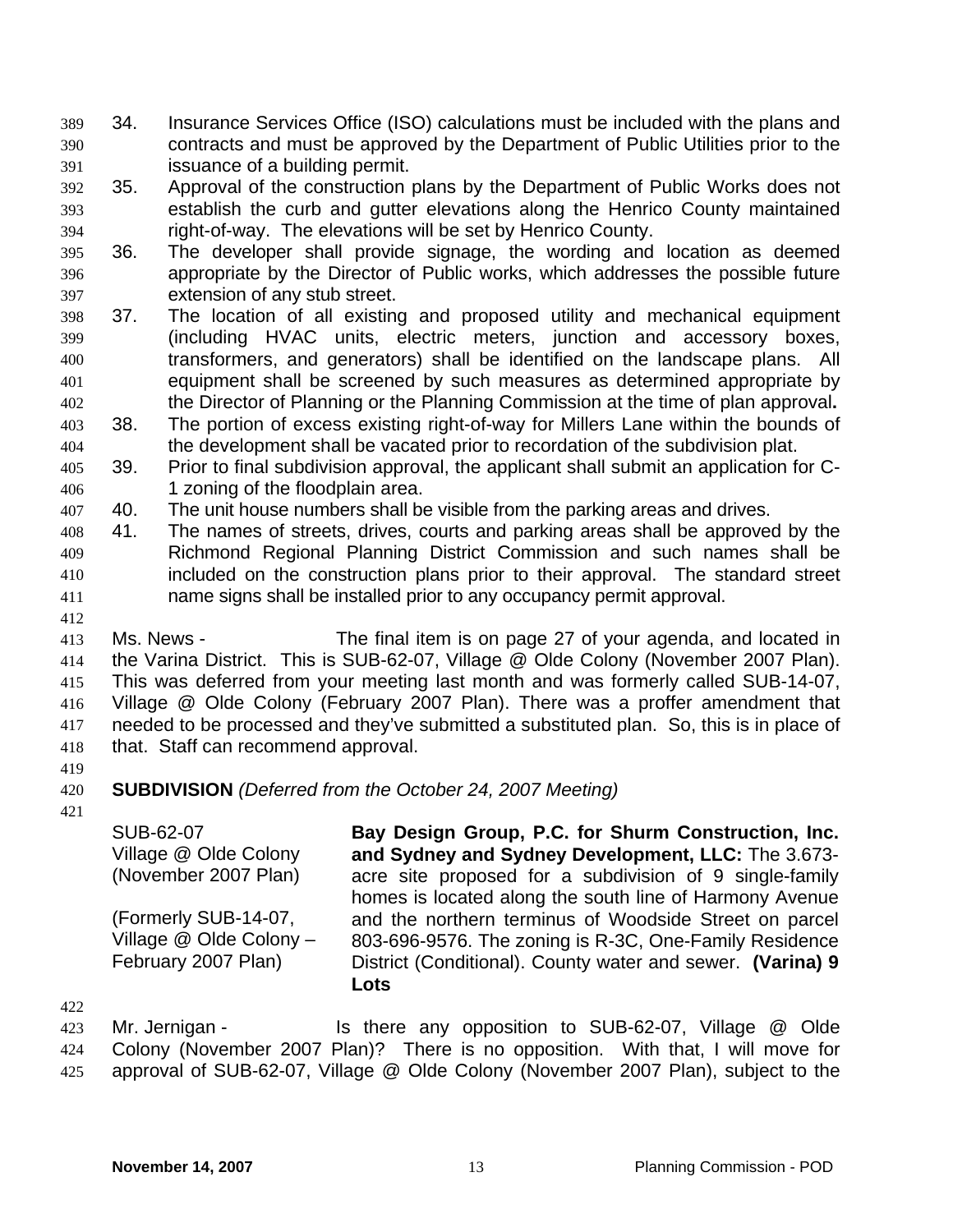annotations on the plan, the standard conditions for subdivisions served by public utilities, and the following additional conditions #12, #13, and #14. 426 427

428 429

430

Mr. Vanarsdall - Second.

431 432 Mr. Jernigan - **Motion made by Mr. Jernigan, seconded by Mr. Vanarsdall.** All in favor say aye. All opposed say no. The ayes have it, the motion carries.

433

438

434 435 436 437 The Planning Commission granted conditional approval to SUB-62-07, Village @ Olde Colony (November 2007 Plan), subject to the standard conditions attached to these minutes for subdivisions served by public utilities, the annotations on the plans, and the following additional conditions:

- 439 12. Each lot shall contain at least 11,000 square feet.
- 440 441 13. The proffers approved as a part of zoning cases C-78C-05 and C-36C-07 shall be incorporated in this approval.
- 442 443 444 445 446 447 448 449 14. Any future building lot containing a BMP, sediment basin or trap and located within the buildable area for a principal structure or accessory structure, may be developed with engineered fill. All material shall be deposited and compacted in accordance with the Virginia Uniform Statewide Building Code and geotechnical guidelines established by a professional engineer. A detailed engineering report shall be submitted for the review and approval by the Building Official prior to the issuance of a building permit on the affected lot. A copy of the report and recommendations shall be furnished to the Directors of Planning and Public Works.
- 451 Ms. News - That concludes our expedited agenda.
- 452 453

450

Mr. Jernigan - Thank you, ma'am.

454 455

456 457 458 459 Mr. Silber - Next on the agenda would be consideration of extension of conditional subdivision approvals. As you can see, all of these on the agenda this morning are for informational purposes only. These can be handled administratively; they do not require Planning Commission action. There are five up for consideration and Ms. Goggin is here if you have any questions.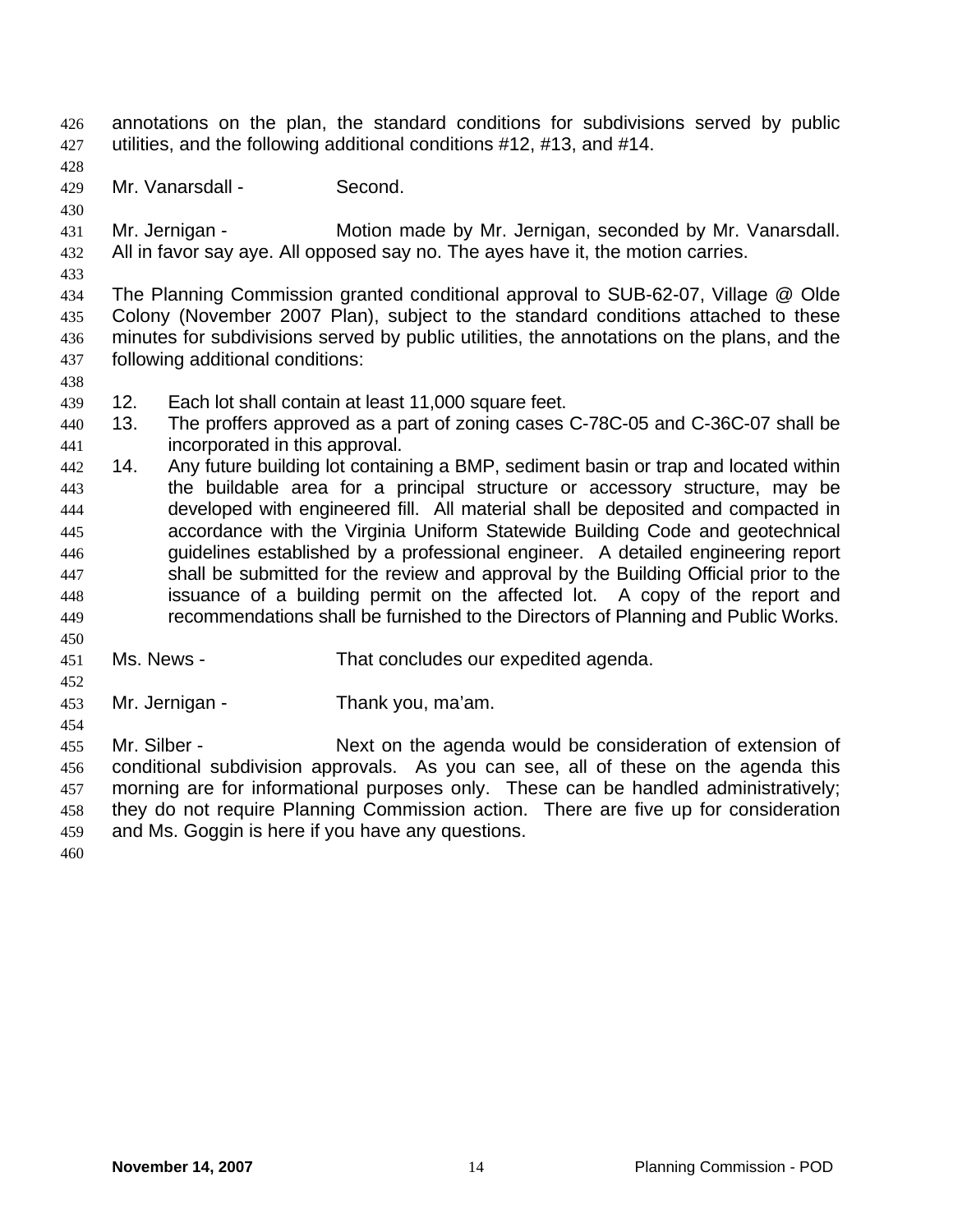# 461 **SUBDIVISION EXTENSIONS OF CONDITIONAL APPROVAL:**

#### 462 **FOR INFORMATIONAL PURPOSES ONLY**

463

| <b>Subdivision</b>                                               | Original<br>No. of<br>Lots | Remaining<br>Lots | <b>Previous</b><br><b>Extensions</b> | <b>Magisterial</b><br><b>District</b> | Recommended<br><b>Extension</b> |
|------------------------------------------------------------------|----------------------------|-------------------|--------------------------------------|---------------------------------------|---------------------------------|
| <b>Pemberton Grove,</b><br>Sec. A<br>(November 2005 Plan)        | 16                         | 16                | 1                                    | <b>Brookland</b>                      | 11/19/08                        |
| <b>River Mill Estates</b><br>(October 2004 Plan)                 | $12 \,$                    | 12                | $\mathbf{2}$                         | <b>Brookland</b>                      | 11/19/08                        |
| <b>Rocketts Landing</b><br><b>Townhouses</b><br>(Nov. 2005 Plan) | 42                         | 42                | 1                                    | Varina                                | 11/19/08                        |
| <b>Sweetbay Hills</b><br>(October 2005 Plan)                     | 144                        | 144               | 1                                    | <b>Fairfield</b>                      | 11/19/08                        |
| <b>Woodman Hills</b><br>(November 2001 Plan)                     | 34                         | 1                 | $\mathbf{2}$                         | <b>Fairfield</b>                      | 11/19/08                        |

464

466

470

| 465 | Ms. Goggin - | Good morning. |
|-----|--------------|---------------|
|     |              |               |

467 468 Mrs. Jones - Good morning.

469 Mr. Jernigan - Good morning.

471 Ms. Goggin - No questions? Okay.

472

473 474 475 476 477 478 Mr. Silber - Then staff will handle these, since they are capable of being handled administratively. On page 4 of your agenda is a transfer of approval that was deferred from October 24, 2007. This is POD-52-03, Virginia Center Station. I will point out that on the agenda there is one condition that staff is recommending. There is one correction that needs to be made to this condition, and staff is recommending a bond in the amount of \$10,000 or deficiencies being corrected before December  $14<sup>th</sup>$ . The 479 conditions currently says, "and deficiencies." It should say, "or deficiencies."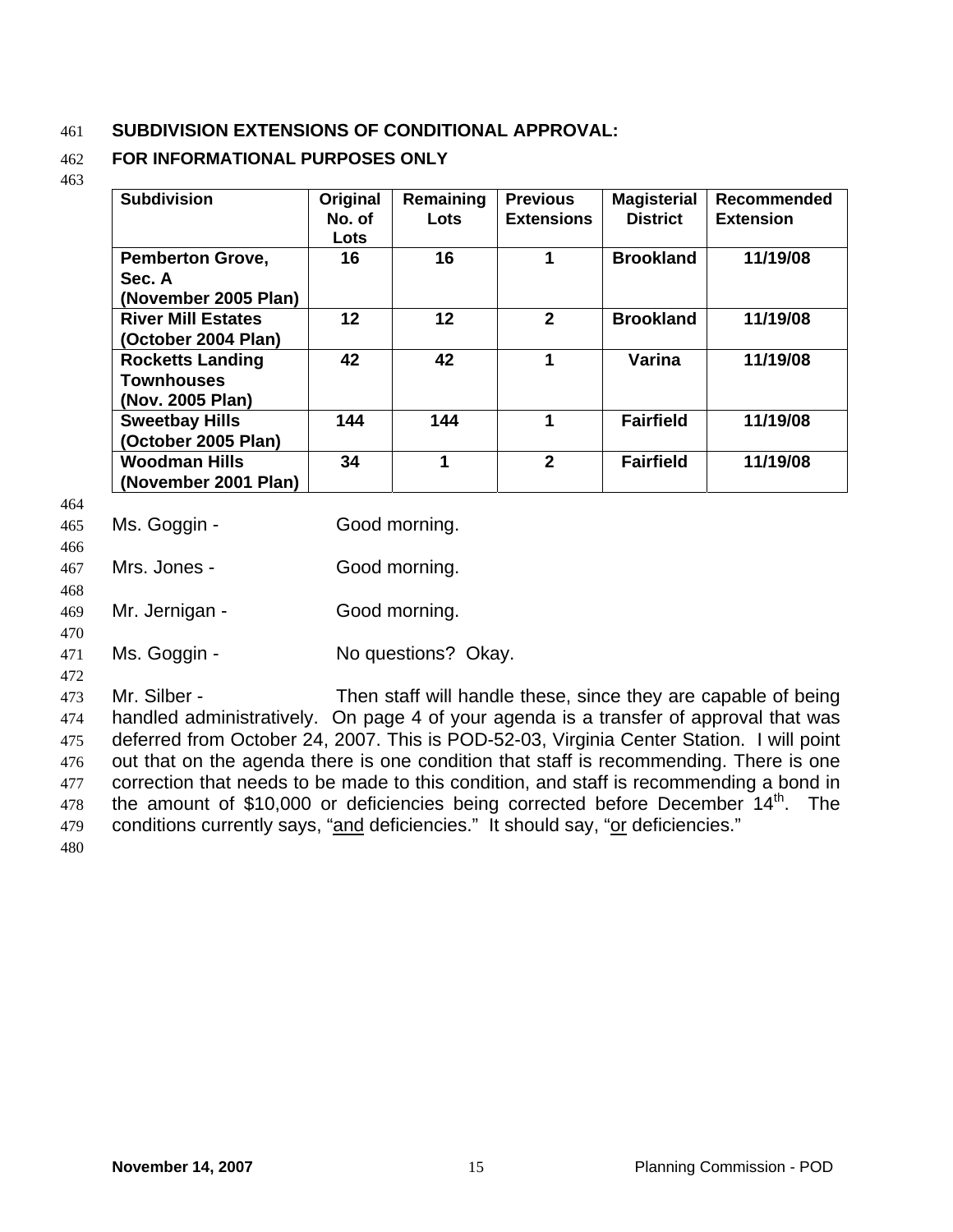# 481 **TRANSFER OF APPROVAL** *(Deferred from the October 24, 2007 Meeting)*

TOA POD-52-03 Virginia Center Station – Kim Property – Brook Rd. **Jeffrey Meyer for Kim Won Kim and Boo Ok Kim (The Kims):** Request for transfer of approval as required by Chapter 24, Section 24-106 of the Henrico County Code from Virginia Center Inc. and VC Silver, LLC to Kim Wan Kim and Boo Ok Kim. The 2.439-acre site contains Building B and is a portion of the overall 7.324-acre site. It is located at the northeast corner of Brook Road (U.S. Route 1) and Virginia Center Parkway on parcel 784-768- 2228. The zoning is M-1, Light Industrial District. County water and sewer. **(Fairfield)** 

483

493

495

497

500

506

482

484 485 486 487 488 489 490 491 492 Mr. Garrison - Thave received a statement by the representative of the owner that deficient landscaping has been remedied. However, the added dumpsters are still on site. Staff has suggested to remove the dumpsters or revise a plan to properly locate and screen the additional dumpster; the applicant has done neither. You may recall this TOA has been deferred four times without any improvements to site deficiencies. Therefore, in order to expedite this transfer request, staff is recommending TOA POD-52-03, with the following condition: "Deficiencies shall be corrected within 30 days, or a bond in the amount of \$10,000 shall be posted." Staff and representatives are available to answer any questions you may have.

- 494 Mr. Jernigan - Is that going to have to be number two or?
- 496 Mr. Silber - No. Just amend number one.

498 499 Mrs. Jones - May I ask a question of Mr. Garrison? Are there extenuating circumstances or situations for why this is been such a struggle?

501 502 503 504 505 Mr. Garrison - I think it's a combination of getting to the original developer, Mr. Silver or Silver Companies. He's the original developer and he's slowly selling off each parcel. There's one parcel left. I think it's just a matter of going through third parties to get to him, or going through a middle person to get to him. It's been a struggle.

| 507               | Mrs. Jones -                       | Okay, thank you.                                         |
|-------------------|------------------------------------|----------------------------------------------------------|
| 508<br>509<br>510 | Mr. Jernigan -<br>Thank you, Greg. | Any more questions for Mr. Garrison from the Commission? |
| 511<br>512<br>513 | Mr. Archer -                       | All right, then, Mr. Chairman, I will move—              |
| 514<br>515        | Mr. Jernigan -                     | Did I ask for opposition on that? I don't think I did.   |
| 516               | Mr. Silber -                       | I don't recall.                                          |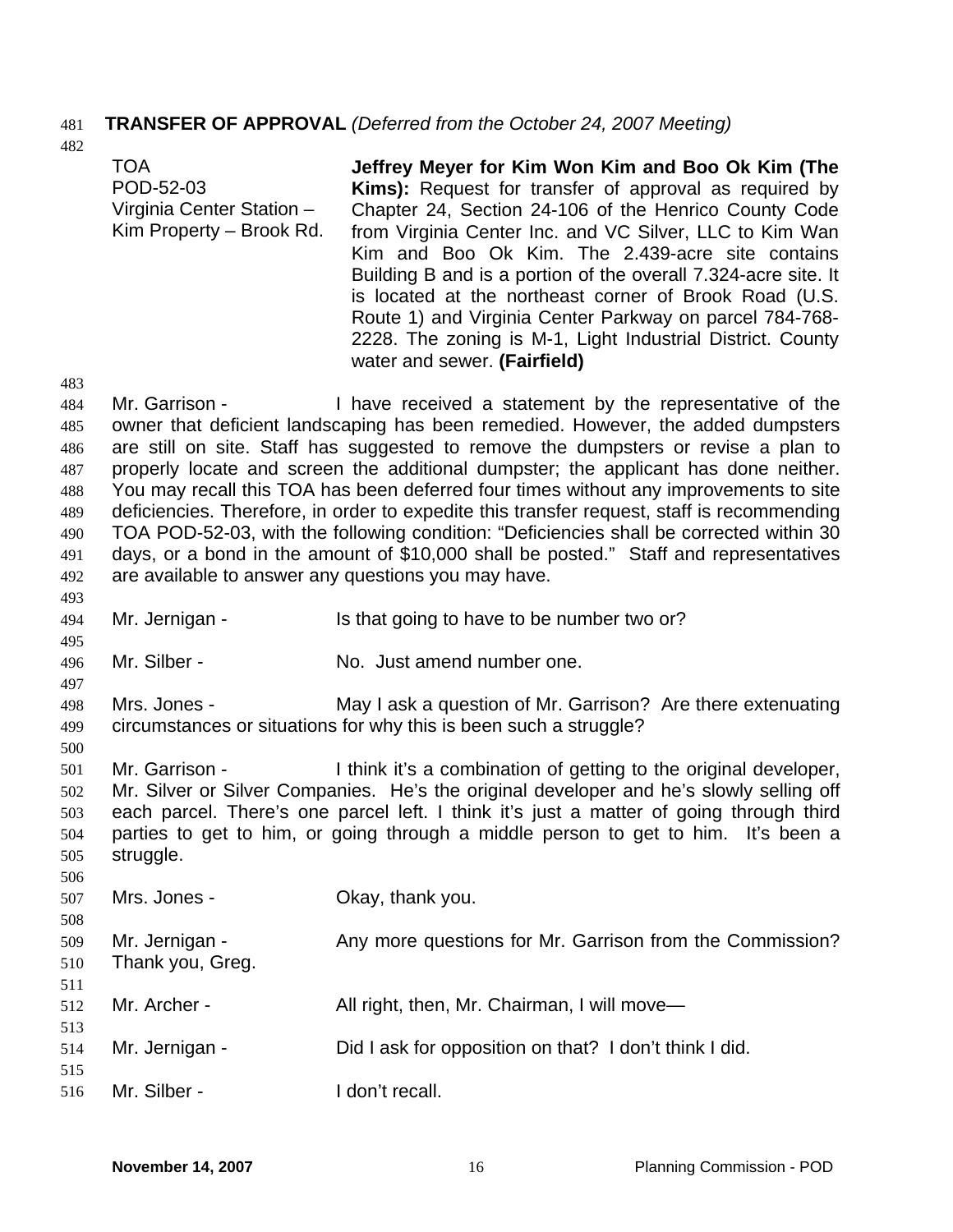- Mr. Jernigan All right. Is there any opposition to TOA POD-52-03, Virginia Center Station-Kim Property? Okay. No opposition. Sorry, Mr. Archer. 517 518
- 519
- 520 521 522 Mr. Archer - That's all right. In that case, I will move for approval of TOA POD-52-03, Virginia Center Station-Kim Property, subject to the amended condition #1 that's shown in the staff report and as stated by the Secretary.
- 524 Mrs. Jones - Second.
- 525

523

526 527 Mr. Jernigan - Motion by Mr. Archer, seconded by Mrs. Jones. All in favor say aye. All opposed say no. The ayes have it, the motion passes.

528

529 530 531 The Planning Commission approved the transfer of approval request for POD-52-03, Virginia Center Station-Kim Property, subject to the standard and added conditions previously approved, and the following amended additional condition.

- 532
- 533 534 1. A bond in the amount of \$10,000 shall be posted to cover the site deficiencies as identified in the inspection reports dated **June 13, 2007** and **October 18, 2007**, 535 **and or** such deficiencies shall be corrected by **December 14, 2007**.
- 536

## 537 538 **PLAN OF DEVELOPMENT RECONSIDERATION**

539

POD-62-06 Hindu Center of Virginia 6061 Springfield Road **Balzer & Associates for Hindu Center of Virginia:**  Request for approval of a reconsideration of a plan of development and master plan, as required by Chapter 24, Section 24-106 of the Henrico County Code, to construct a one-story, 5,476 square foot dining hall, a one-story, 3028 square foot classroom building and a one-story, 12,474 square foot temple. The 15.00-acre site is located on the south line of Springfield Road, approximately 500 feet west of the intersection of Springfield Road (State Route 157) and Staples Mill Road (U.S. Route 33) at 6061 Springfield Road on parcel 760-769-9631. The zoning is A-1, Agricultural District. County water and sewer. **(Brookland)**

- 540 541
- 542 543 Mr. Jernigan - Is there any opposition to POD-62-06, Hindu Center of Virginia? There is no opposition.
- 544

545 546 547 548 549 550 Mr. Kennedy - Good morning members of the Commission. The plan before you is a revised plan. The original plan was approved in October 2006. Basically, they took the architectural plan and sent it to India to get it approved. It wasn't quite orthodox and they had to do some revisions. The revised plan increased the size of the building from 9,298 square feet to 12,479 square feet. So, it's a large enough difference that we felt we should come back to the Planning Commission. The elevation before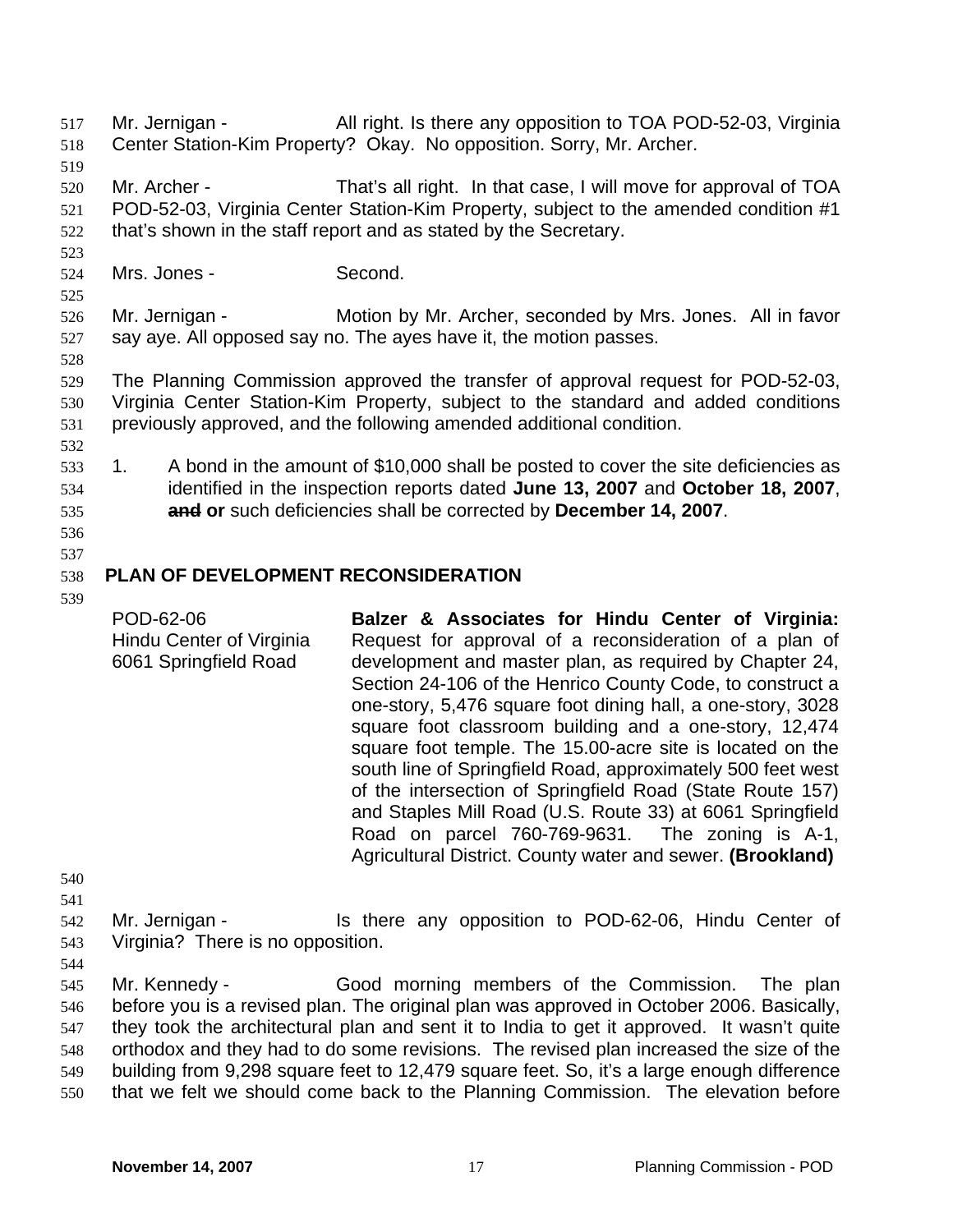you now is classic Hindu architecture. Staff has no opposition to the change, as it meets all the zoning requirements. After speaking to Mr. Vanarsdall, he asked for a couple of additional conditions. They've been added to the addendum. The applicant is in agreement with those added conditions. The first is that both 9 and 11 are amended. Condition #35, which is on page 2 on the addendum, provides that the BMP would have a fountain or water feature. Number 36 would be that the landscaping between the BMP and the property line would meet at least the 10-foot transitional buffer standards. Number 37 would be that no exterior public address system will be on the site. Number 38 would be that there would be no further encroachment to the wetlands to the rear of the property. There are about 200 feet of wetlands here. That just provides some buffer for this large building. The BMP is here and the landscaping would be there. There are existing structures here. There's no change to this buffer here. There is a fence there on the adjoining property that separates them as well. They are pretty well buffered and they are well set back from the road. It's a house of worship, so it's going to be a large building. We find it very attractive and we recommend approval. If you have any further questions, I'd be happy to answer them. 551 552 553 554 555 556 557 558 559 560 561 562 563 564 565 566

568 Mr. Jernigan - Any questions for Mr. Kennedy from the Commission?

- 570 571 Mr. Vanarsdall - Mr. Kennedy and I talked about this a few times. Thank you for handling it the way you did, Mike.
- 573 Mr. Jernigan - Did you want to hear from the applicant?
- 575 Mr. Vanarsdall - Is the applicant here? Do you want to come on down?
- 577 Mr. Jernigan - Sir, please state your name for the record.

579 580 Mr. Midha - My name is Inder Midha and I am the co-chairperson and [unintelligible] manager.

- 582 583 584 585 586 587 Mr. Vanarsdall - I don't have any problem with this. For the benefit of my fellow Commissioners, the only change here is 3,000 more square feet. I'll say the only change; that's a pretty good change, but nothing else has changed since we approved it before. I remember when this first surfaced, I think the temple was going to be something like 75 feet or so in height. They came to 53, I believe it is now. I want to thank you for agreeing to the fountain, PA system and so forth.
- 589 Mr. Midha - Thank you. Yes.
- 591 592 593 Mr. Vanarsdall - Across the street, as you know, the Church of Christ, they agreed to the PA system, too.
- 594 595 Mr. Midha - Right. Well, we agreed to this condition, yes we do.

567

569

572

574

576

578

581

588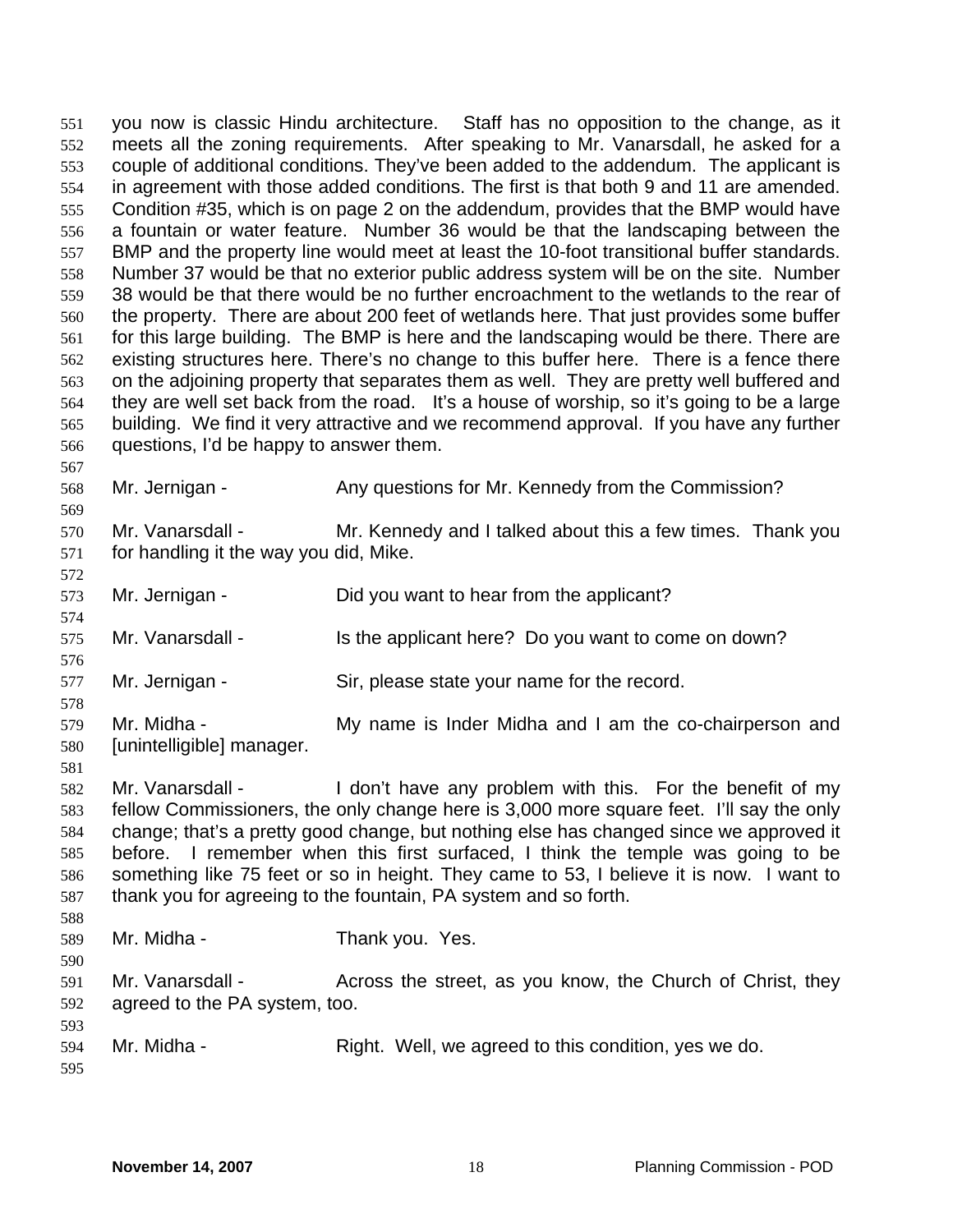Mr. Vanarsdall - When Mr. Kennedy said #9 amended, it means that it's coming back for landscaping. I just wanted to say that on the side, we want to really have some nice landscaping there because there's almost nothing there now. 596 597 598

600 601 602 603 604 605 606 607 608 609 610 611 612 613 614 615 616 617 618 619 620 621 622 623 624 625 626 627 628 629 630 631 632 633 634 635 636 637 638 639 640 641 Mr. Midha - Right. Mr. Vanarsdall - We'll be addressing that and I appreciate all your help. Mr. Midha - Yes. We intend to do that, actually. We're already thinking about it. Mr. Vanarsdall - Ckay. I don't have any more. Mr. Silber - Sir, could you spell your name for us, please? Mr. Midha - Yeah. The first name is Inder (I-n-d-e-r). The last name Midha (M-i-d-h-a). Mr. Silber - Thank you very much. Mr. Jernigan - Thank you, sir. Mr. Vanarsdall - Thank you. Mr. Jernigan - All right, Mr. Vanarsdall, we'll entertain a motion, if you're ready. Mr. Vanarsdall - The Move that POD-62-06, Hindu Center of Virginia, be approved with the annotations on the plan, standard conditions for developments of this type, and the following conditions: #9 amended, #11 amended on the addendum, and 24 through 34, and 35 through 38 on the addendum. Mrs. Jones - Second. Mr. Jernigan - Motion by Mr. Vanarsdall, seconded by Mrs. Jones. All in favor say aye. All opposed say no. The ayes have it, the motion passes. The Planning Commission approved POD-62-06, Hindu Center of Virginia, subject to the annotations on the plans, the standard conditions attached to these minutes for developments of this type, and the following additional conditions: 9. **AMENDED** - A detailed landscaping plan shall be submitted to the Department of Planning for review and Planning Commission approval prior to the issuance of any occupancy permits. 11. **AMENDED** - Prior to the installation of the site lighting equipment, a plan including depictions of light spread and intensity diagrams, and fixture and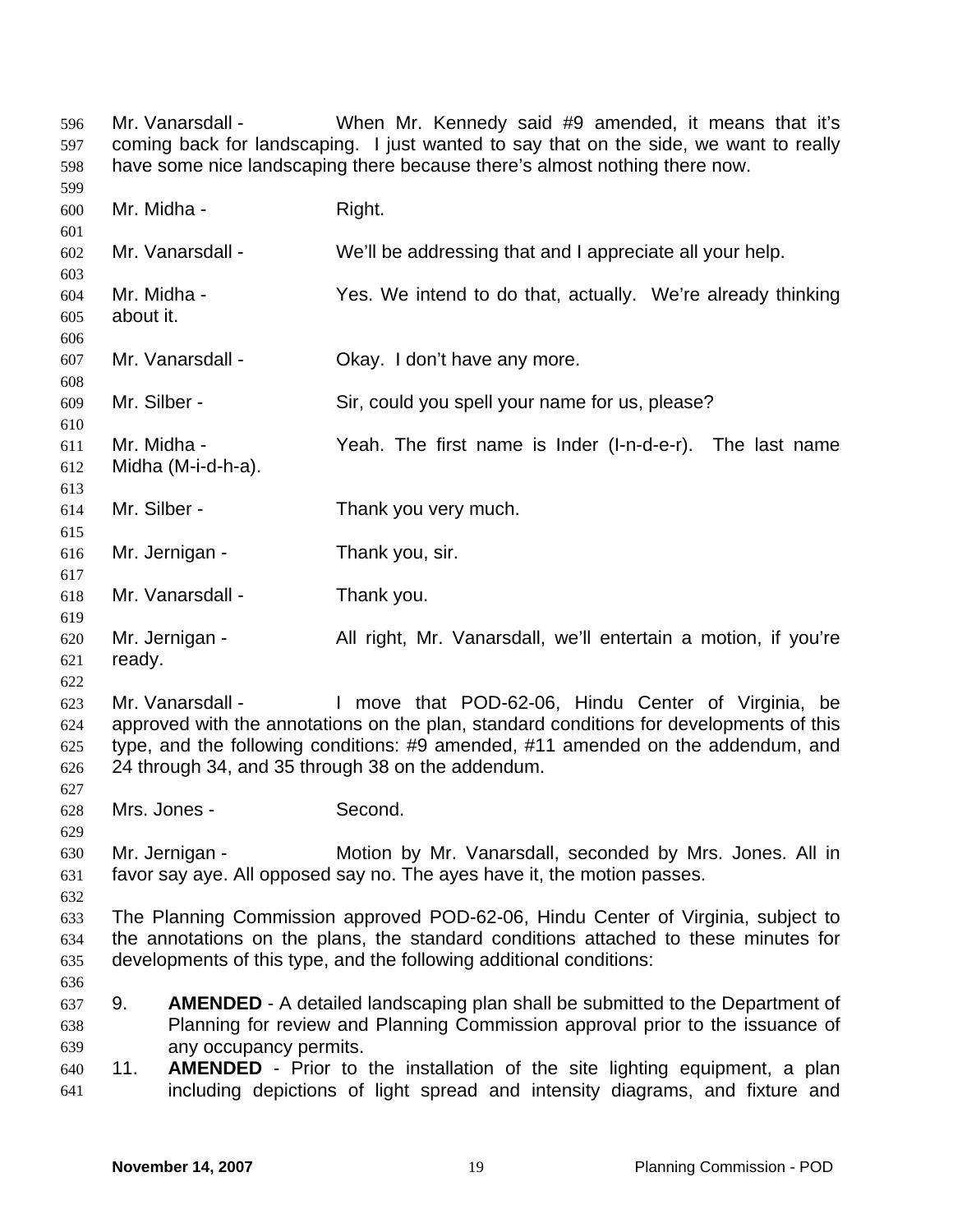- specifications and mounting height details shall be submitted for Department of Planning review and Planning Commission approval. 642 643
- 644 645 646 647 648 24. The easements for drainage and utilities as shown on approved plans shall be granted to the County in a form acceptable to the County Attorney prior to any occupancy permits being issued. The easement plats and any other required information shall be submitted to the County Real Property Agent at least sixty (60) days prior to requesting occupancy permits.
- 649 650 25. The entrances and drainage facilities on Springfield Road shall be approved by the Virginia Department of Transportation and the County.
- 651 652 653 654 26. A notice of completion form, certifying that the requirements of the Virginia Department of Transportation entrances permit have been completed, shall be submitted to the Department of Planning prior to any occupancy permits being issued.
- 655 656 27. The developer shall provide fire hydrants as required by the Department of Public Utilities and Division of Fire.
- 657 658 28. A standard concrete sidewalk shall be provided along the south side of Springfield Road.
- 659 660 661 29. Any necessary off-site drainage and/or water and sewer easements must be obtained in a form acceptable to the County Attorney prior to final approval of the construction plans.
- 662 663 664 30. Deviations from County standards for pavement, curb or curb and gutter design shall be approved by the County Engineer prior to final approval of the construction plans by the Department of Public Works.
- 665 666 667 668 31. The applicant shall furnish proof to the Department of Planning that conditions satisfactory to the Health Department have been met that insure the proposed septic tank drainfield system is suitable for this project prior to the issuance of a building permit.
- 669 670 671 32. Insurance Services Office (ISO) calculations must be included with the plans and contracts and must be approved by the Department of Public Utilities prior to the issuance of a building permit.
- 672 673 674 675 33. Approval of the construction plans by the Department of Public Works does not establish the curb and gutter elevations along the Virginia Department of Transportation maintained right-of-way. The elevations will be set by the contractor and approved by the Virginia Department of Transportation.
- 676 677 678 679 680 34. The location of all existing and proposed utility and mechanical equipment (including HVAC units, electric meters, junction and accessory boxes, transformers, and generators) shall be identified on the landscape plans. All equipment shall be screened by such measures as determined appropriate by the Director of Planning or the Planning Commission at the time of plan approval**.**
- 681 682 35. The BMP shall have a water feature (fountain) which shall be shown on the construction plan prior to signature.
- 683 684 36. Landscaping satisfying the 10-foot transitional buffer standards shall be provided between the BMP and the adjoining property line on the landscape plan.
- 685 686 37 A bold note shall be added to the construction plan indicating "No exterior public address system is permitted."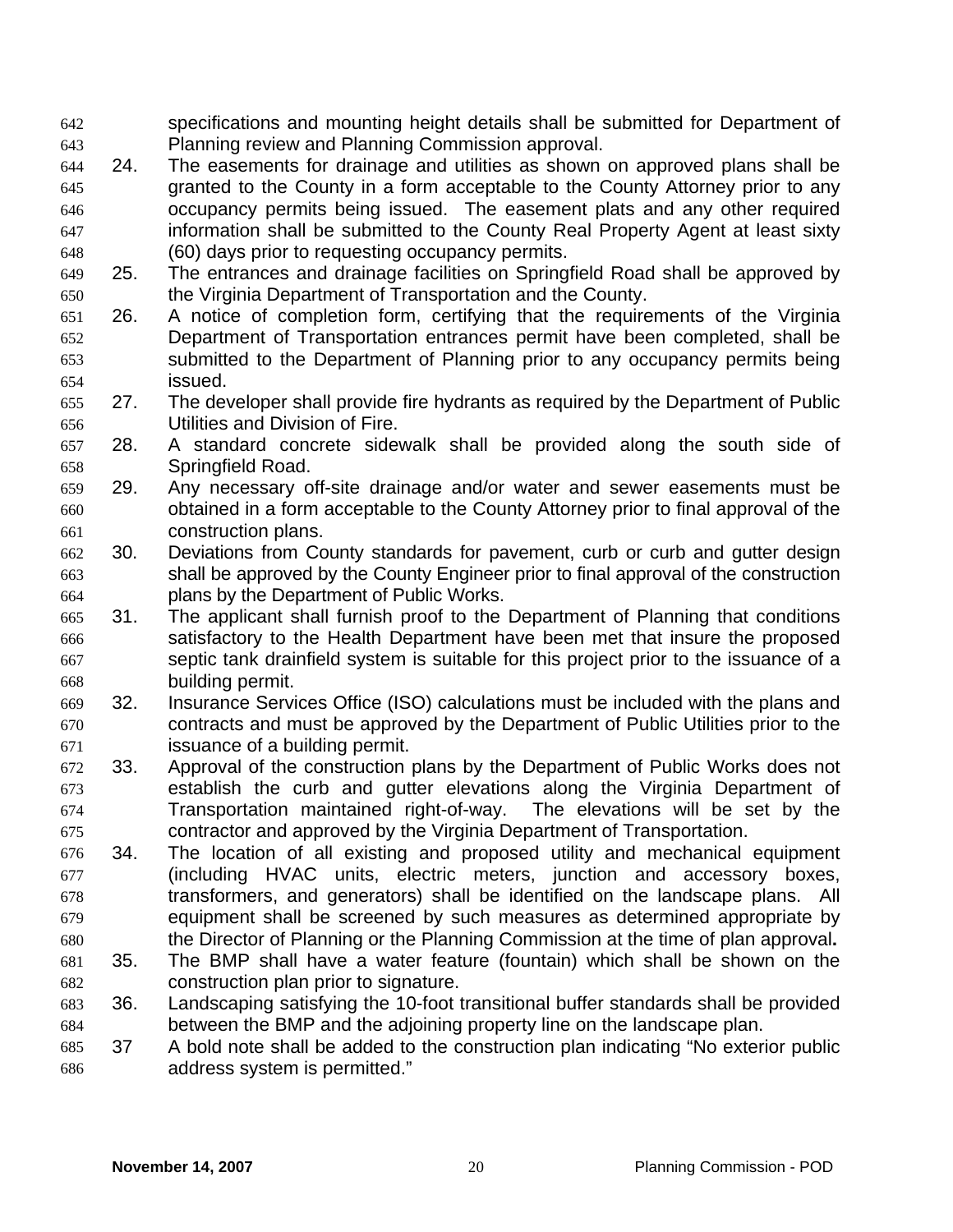- 38. A bold note shall be added to the construction plan indicating "No further encroachment into the wetlands is permitted." 687 688
- 689

### 690 **LANDSCAPE, LIGHTING PLAN & ALTERNATIVE FENCE HEIGHT**

691 *(Deferred from the October 24, 2007 Meeting)* 

692

LP/POD-36-06 Trinity Baptist Church Addition - Dill Road and Barrington Road **Balzer & Associates, Inc. for Trinity Baptist Church:** Request for approval of a landscape, lighting and alternative fence height plan, as required by Chapter 24, Sections 24-106, 24-106.2 and 24-95(l)7 of the Henrico County Code. The 12.10-acre site is located at the southwest corner of Dill Road and Barrington Road on parcel 799-733-1982. The zoning is M-2, General Industrial District and R-4, One-Family Residence District. **(Fairfield)** 

693

694 695 Mr. Jernigan - Is there any opposition to LP/POD-36-06, Trinity Baptist Church Addition? There is no opposition.

696 697 698 699 700 701 702 703 Mr. Garrison - The applicant is requesting approval of a lighting, landscape, and alternative fence height plan for POD-36-06, Trinity Baptist. The landscape plan submitted meets County standards. Originally, however, the lighting plan submitted shows four light poles directly on top of a private storm sewer. Christina's handing out the annotated plan that shows the four light poles being moved to the center of a parking stall. These stalls would be striped to prevent any parking in that area. Due to budget constraints and the existing storm sewer, staff has no objections to this.

704

708

705 706 707 A request for an alternative fence height was submitted that would allow an eight-foot tall white vinyl fence with masonry columns to extend from a previously-approved POD and will provide screening between the approved single-family lots and Trinity Baptist.

709 710 711 712 To date, staff has received no phone calls in opposition to this landscape, lighting, and alternative fence height proposal. Staff has no objections to approving this plan subject to the standard conditions for lighting, landscape, and alternative fence plans, and the added condition #6 in your agenda. Any questions?

- 713 714 715 Mr. Jernigan - Any questions for Mr. Garrison from the Commission? Mr. Archer, do you want to hear from the applicant?
- 716

717 718 719 720 721 722 Mr. Archer - I don't think it's necessary. Mr. Chairman, with that, I will first move on the alternative fence height plan. Some of you may recall this first came up a few years ago and at that time, the owner, the original owner of the property had insisted on having this fence between his property and the amount of property that he sold to the church, and we approved it. This would be an extension of that fence. So, I will move for approval of the alternative fence height request.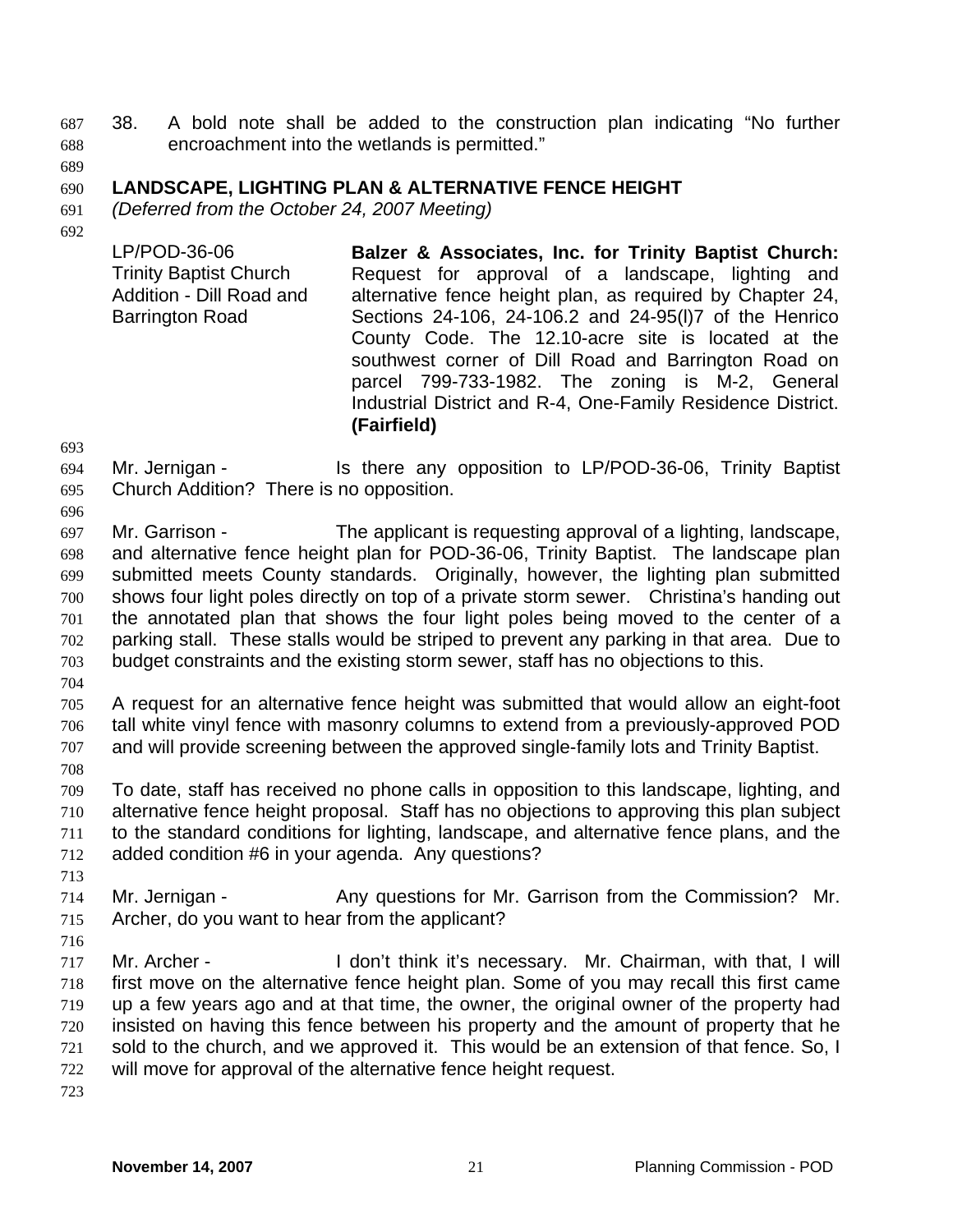724 Mr. Jernigan - I have a motion by Mr. Archer. 725 726 727 728 729 730 731 732 733 734 735 736 737 738 739 740 741 742 743 744 745 746 747 748 749 750 751 752 753 754 755 Mr. Vanarsdall - Second. Mr. Jernigan - And a second by Mr. Vanarsdall. All in favor say aye. All opposed say no. The ayes have it, the motion passes. Mr. Archer - All right. And then I will move for approval of LP/POD-36-06, Trinity Baptist Church Addition, subject to the annotated plan, the revised plan that we received this morning, and the additional condition #6. Mr. Vanarsdall - Second. Mr. Jernigan - **Motion by Mr. Archer, seconded by Mr. Vanarsdall. All in** favor say aye. All opposed say no. The ayes have it, the motion passes. **SUBDIVISION** *(Deferred from the October 24, 2007 Meeting)*  SUB-56-07 Morgan Estates (October 2007 Plan) 12520 Bacova Drive **E. D. Lewis & Associates, P.C. for Darrell H. Bowman:**  The 3.98-acre site proposed for a subdivision of 3 singlefamily homes is located on the northern line of Bacova Road, approximately one mile west of Pouncey Tract Road (State Route 271) on parcel 735-766-2261. The zoning is A-1, Agricultural District. Individual well and septic tank/drainfield. **(Three Chopt) 3 Lots**  Mr. Jernigan - The Is there any opposition to SUB-63-07, Chamberlayne Estates (sic)? **(Wrong case – later restarted)**  Ms. Goggin - Good morning. This subdivision request was deferred from your October 24<sup>th</sup> meeting in order to obtain additional information regarding the proposed North Gayton extension because the proposed subdivision is in conflict with the location of the connector. Just to point out on the map, you can see the North Gayton Road extension. Here's the subject parcel and here is the approximate location. Here's the aerial. You can see where it cuts through the proposed subdivision. At this time, the County has a comprehensive design build contract with English Construction Company for Gaskin (sic) Gayton Road, extended, and Bacova Road, realigned. Bacova Road is right here, which is the frontage of the proposed subdivision. Currently, the road is under design and preliminary hearings for the proposed design will be held

756 757 758 759 April/May of 2008. Once an alignment has been finalized, English will enter into all necessary negotiations to obtain required right-of-way. The anticipated start of construction is late 2008, early 2009, with an anticipated completion and opening in 2011/2012.

760

761 762 763 Both Public Works and Planning are concerned about the conflict that this proposed road will have on any future property owners within this proposed subdivision, and has created an additional condition that would help notify prospective owners of the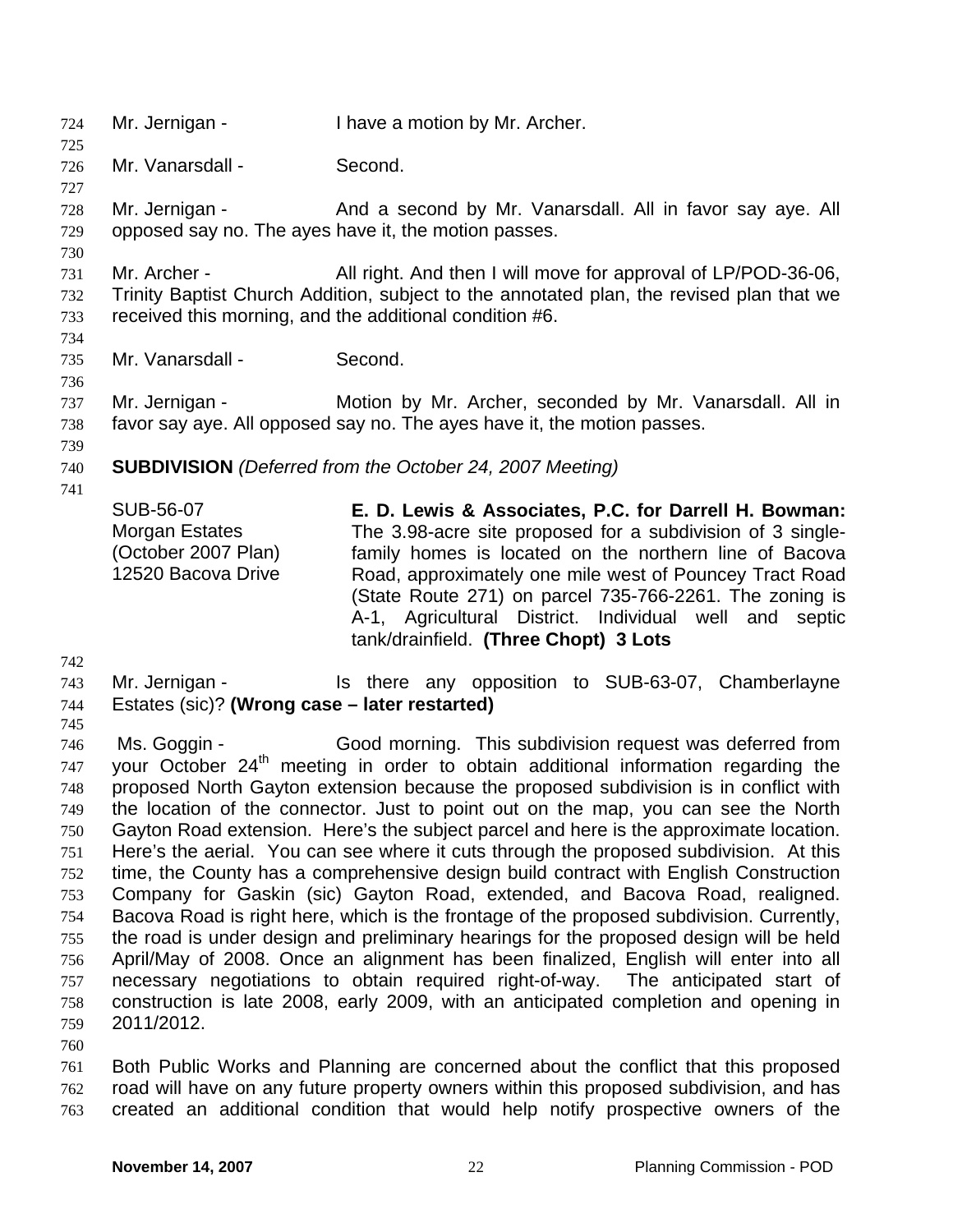proposed roads so that they can make a decision with this important piece of information readily available. The condition is #14 on page 3 in your handout addendum, and reads as follows: "Prior to recordation of the plat, the subdivider shall obtain a statement from the Director of Public Works concerning the location of the proposed right-of-way on the property. The subdivider shall prominently show the location of the proposed right-of-way on the plat." Should the Commission choose to approve this subdivision, in addition to the standard conditions for subdivisions not served by public utilities, conditions 11 through 13 in the agenda and 14 in the handout addendum are recommended. I would be happy to answer any questions the Commission may have. Mike Jennings, the County's Traffic Engineer is here, as well as Byron Traynham, the applicant's engineer, should the Commission have any questions for them. 764 765 766 767 768 769 770 771 772 773 774 775

776

781

783

788

790

797

799

777 778 779 780 Mr. Jernigan - First of all, I need to restate this case because I was on the wrong page. So, is there any opposition to SUB-56-07, Morgan Estates (October 2007 Plan)? Okay, there is no opposition. Okay. Do we have questions for Ms. Goggin from the Commission?

782 Ms. Goggin - Tiust knew it was my turn.

784 785 786 787 Mr. Jernigan - You did everything right. I was on the wrong page. I know you all had to do a lot of work on this. We've checked with the County Attorney on this. This has to follow through as it is, even though it shows a concept road through there. So, #14 will cover any problems we've had. Is the owner here, of this parcel?

789 Ms. Goggin - No sir, the owner is not here, but his engineer is.

791 792 793 794 795 796 Mr. Jernigan - Ckay. We just need to know if an agent goes out to sell this, they have to make sure that they know this concept road is on the property. Okay. All right. Any more questions for Ms. Goggin? All right, thank you. With that, I will move for approval of SUB-56-07, Morgan Estates (October 2007 Plan), subject to standard conditions for subdivisions not served by public utilities and the following additional conditions #11, 12, and 13, and #14 on the addendum.

798 Mrs. Jones - Second.

800 801 Mr. Jernigan - **Motion made by Mr. Jernigan, seconded by Mrs. Jones. All** in favor say aye. All opposed say no. The ayes have it, the motion passes.

802 803 804 805 806 The Planning Commission granted conditional approval to SUB-56-07, Morgan Estates (October 2007 Plan), subject to the standard conditions attached to these minutes for subdivisions not served by public utilities, the annotations on the plans, and the following additional conditions: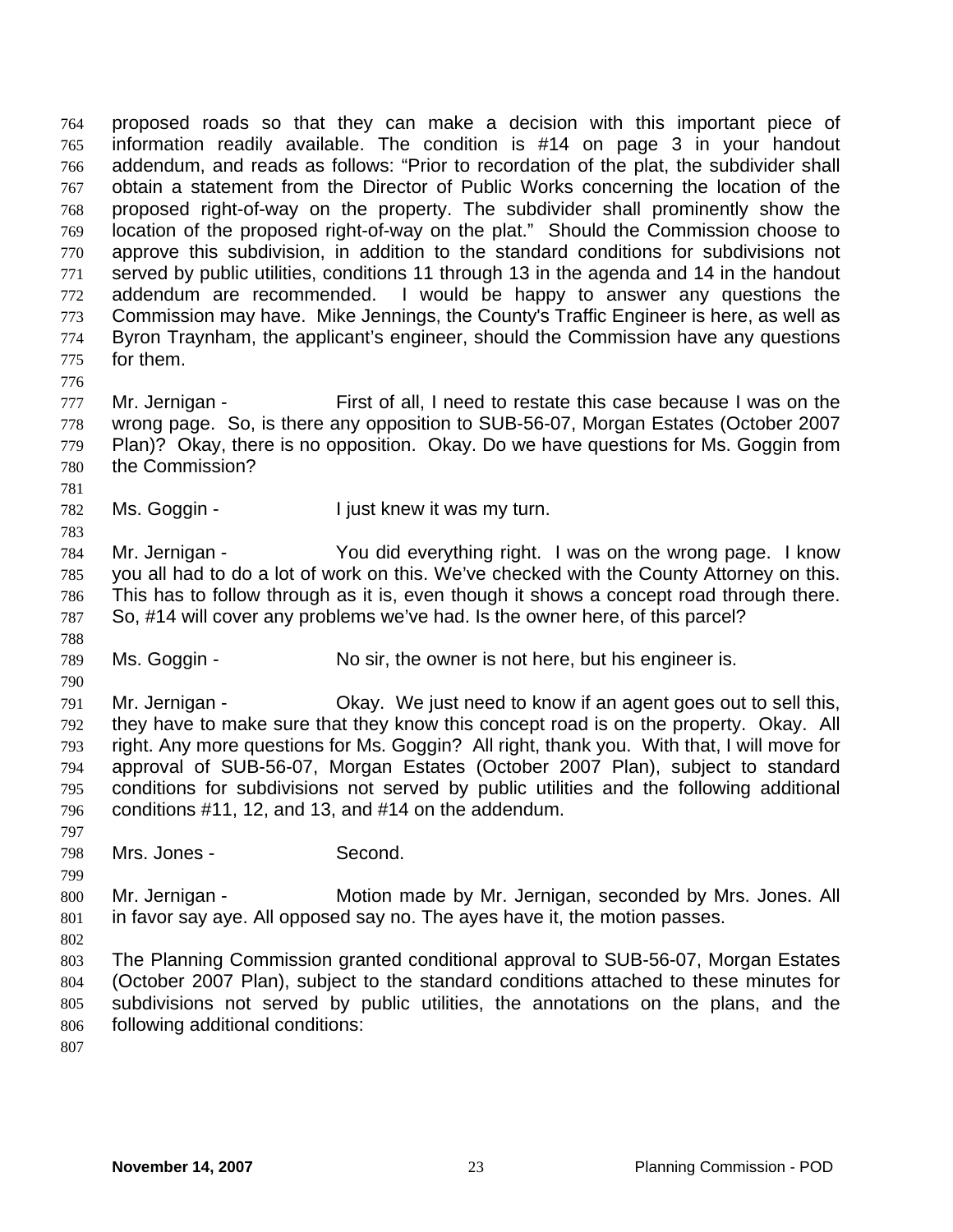11. The detailed plant list and specifications for the landscaping to be provided within the 25-foot-wide planting strip easement along Bacova Drive shall be submitted to the Department of Planning for review and approval prior to recordation of the plat. 808 809 810

- 811 812 12. Any necessary offsite drainage easements must be obtained prior to approval of the construction plan by the Department of Public Works.
- 813 814 815 816 817 818 819 820 821 822 823 824 13. Any future building lot containing a BMP, sediment basin or trap and located within the buildable area for a principal structure or accessory structure, may be developed with engineered fill. All material shall be deposited and compacted in accordance with the Virginia Uniform Statewide Building Code and geotechnical guidelines established by a professional engineer. A detailed engineering report shall be submitted for the review and approval by the Building Official prior to the issuance of a building permit on the affected lot. A copy of the report and recommendations shall be furnished to the Directors of Planning and Public Works. 14. Prior to recordation of the plat, the subdivider shall obtain a statement from the Director of Public Works concerning the location of the proposed right-of-way on the property. The subdivider shall prominently show the location of the proposed right-of-way on the plat.
- 825

827

### 826 **PLAN OF DEVELOPMENT ARCHITECTURAL PLANS**

POD-18-07 Westmark Two, Phase II – W. Broad Street and Dominion Boulevard **Vanasse Hangen Brustlin and Baskervill for RER/New Boston West Broad Street, LLC and First Capital Bank:**  Request for approval of the architectural plans for a previously approved plan of development, as required by Chapter 24, Section 24-106 of the Henrico County Code, to construct a one-story, 3,400 square foot bank with drive thru facilities. The .83-acre site is located at the southeast corner of the intersection of I-64 and W. Broad Street (U.S. Route 250) on part of parcel 746-760-8608. The zoning is O-3, Office District. County water and sewer. **(Three Chopt)** 

828

- 829 830 Mr. Jernigan - Is there any opposition to POD-18-07, Westmark Two, Phase II? No opposition. Mr. Strauss, how are you this morning?
- 831

832 833 834 835 836 837 838 839 840 841 Mr. Strauss - Very good, thank you. Mr. Chairman, members of the Commission. This application is for approval of the architectural plans for the proposed drive-thru bank. The Commission may recall that the plan of development for this project was approved in April of 2007 for two restaurant pad sites and a bank. At that time, the end user of the bank was not known, so no architectural plans were available for Commission approval. Since that time, First Capital Bank has been identified as the proposed end user and the staff now has architectural plans. As you can see from the rendering, this one-story bank is predominately brick with a standing seam metal roof, metal framing system for the windows, and a metal coping. Staff had requested additional detailed plans and they're in your packet. So, with that, staff is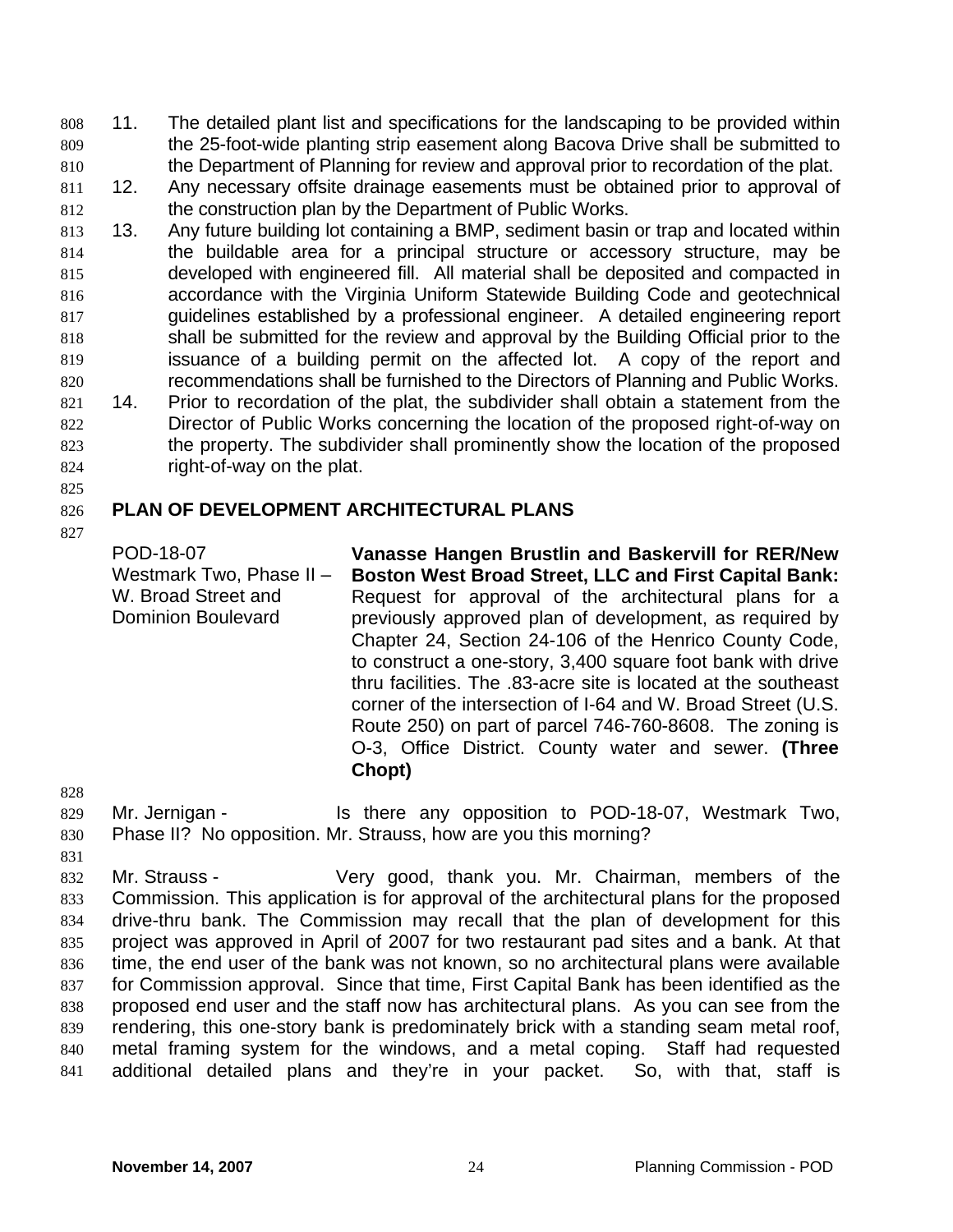| 842<br>843<br>844        |                                                             | recommending approval of the architectural plans before you today. I'll be happy to<br>answer any questions. I believe Mr. Allen Davis is here also.                                                                                                       |
|--------------------------|-------------------------------------------------------------|------------------------------------------------------------------------------------------------------------------------------------------------------------------------------------------------------------------------------------------------------------|
| 845<br>846<br>847        | Mr. Jernigan -<br>Commission?                               | Okay. Are there any questions for Mr. Strauss from the                                                                                                                                                                                                     |
| 848<br>849<br>850        | Mrs. Jones -<br>one is going to be used, lighter or darker? | The color rendering, there are several shades here. Which                                                                                                                                                                                                  |
| 851<br>852               | Mr. Strauss -                                               | I have a sample board over here on the document table.                                                                                                                                                                                                     |
| 853<br>854               | Mrs. Jones -                                                | So, it's this darker tone.                                                                                                                                                                                                                                 |
| 855<br>856               | Mr. Strauss -                                               | It's the darker brick and the charcoal is metal/standing seam.                                                                                                                                                                                             |
| 857<br>858               | Mrs. Jones -                                                | We just had two different colors here. Just curious.                                                                                                                                                                                                       |
| 859<br>860               | Mr. Vanarsdall -                                            | It looks good from here.                                                                                                                                                                                                                                   |
| 861<br>862               | Mrs. Jones -                                                | Thank you. It's very attractive.                                                                                                                                                                                                                           |
| 863<br>864               | Mr. Jernigan -                                              | Was that in your packet?                                                                                                                                                                                                                                   |
| 865<br>866               | Mrs. Jones -                                                | Yes. I didn't know if I were to choose.                                                                                                                                                                                                                    |
| 867<br>868<br>869        | Mr. Jernigan -<br>we didn't?                                | All right, I have a complaint. How come she got color and                                                                                                                                                                                                  |
| 870<br>871               | Mrs. Jones -                                                | Because I'm special.                                                                                                                                                                                                                                       |
| 872<br>873               | Mr. Strauss -                                               | I have no answer for that, sir.                                                                                                                                                                                                                            |
| 874<br>875               | Mr. Vanarsdall -                                            | I got gypped, too.                                                                                                                                                                                                                                         |
| 876<br>877<br>878<br>879 | Mr. Jernigan -                                              | All right. Any more questions for Mr. Strauss? Okay. With<br>that, I will move for approval of POD-18-07, Westmark Two, Phase II, with the<br>conditions of the previously approved plan as it was recommended before.                                     |
| 880<br>881               | Mr. Vanarsdall -                                            | Second.                                                                                                                                                                                                                                                    |
| 882<br>883<br>884        | Mr. Jernigan -                                              | Motion by Mr. Jernigan, seconded by Mr. Vanarsdall. All in<br>favor say aye. All opposed say no. The ayes have it, the motion passes.                                                                                                                      |
| 885<br>886<br>887        |                                                             | The Planning Commission approved POD-18-07, Westmark Two, Phase II, subject to<br>the annotations on the plans, the standard conditions attached to these minutes for<br>developments of this type, and the conditions previously approved with this plan. |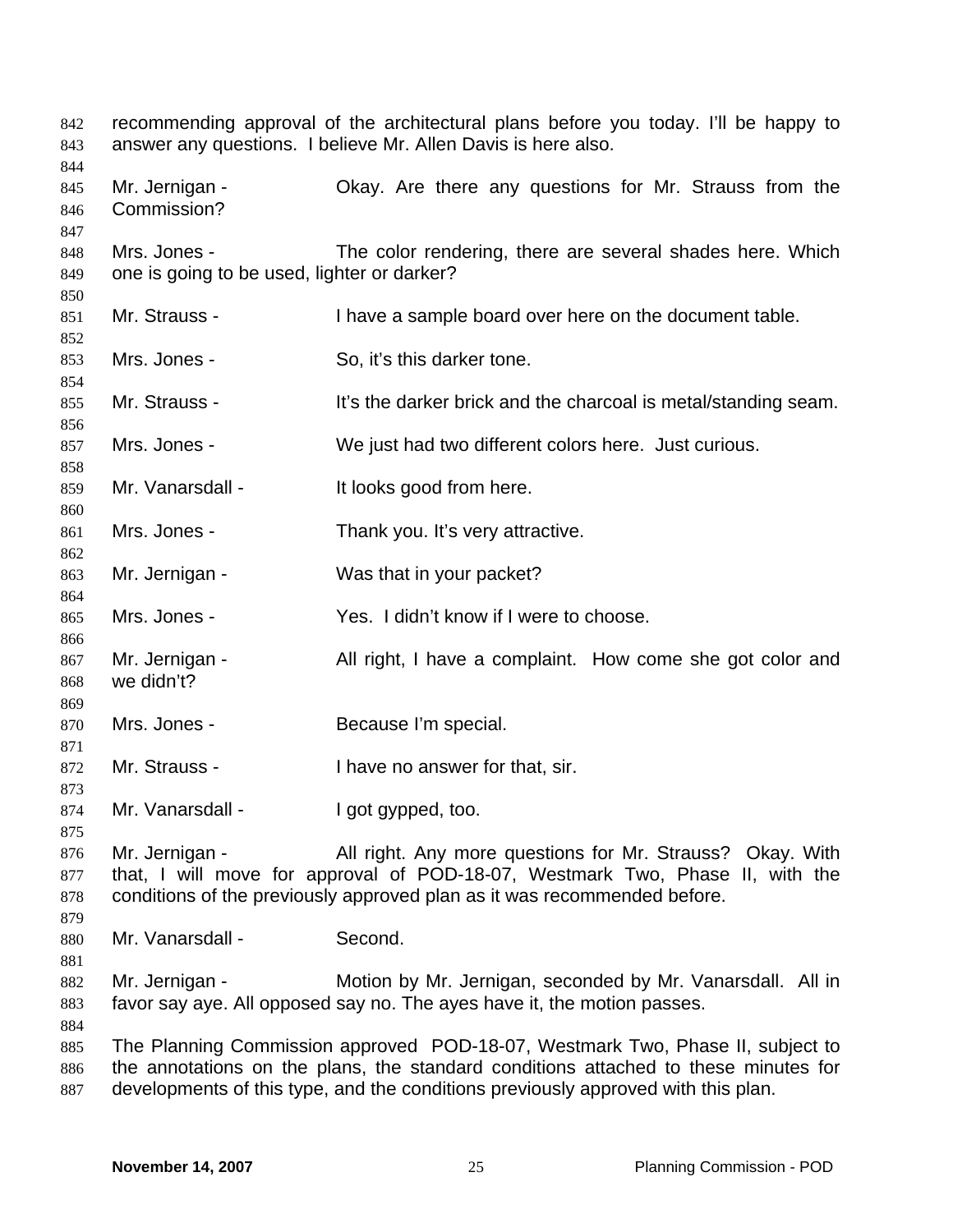888 889 890 891 892 893 894 895 896 897 898 899 900 901 902 903 904 905 906 907 908 909 910 911 912 913 914 915 916 917 918 919 920 921 922 923 924 925 926 927 928 929 930 931 932 933 Mr. Silber - That concludes the plan for consideration on your agenda this morning. The only remaining item would be consideration of your minutes from the October 24, 2007 meeting. Mr. Jernigan - The Are there any corrections to the minutes? Mrs. Jones - I have several. Just to make sure that we go down in history, that these are correctly spelled. These are typographical things. I'll do this very quickly. Page 20, line 675, Mr. Kennedy says, "members," plural. Page 22, line 743, after the word "looks," should be the word, "like." Page 23, line 813, the word "the" after "for" should be deleted. Mr. Silber - Mrs. Jones, you said line 813? Mrs. Jones - The sir. "The zoning process for their property." Page 47, line 1851, "complementary" is spelled with an "e" as opposed to an "i" in that context. Page 51, line 2038, the last word should be "asked" with an "ed" on it. Page 62, line 2530, there should not be the word, "a" in front of "compromise." Page 73, line 3019, the word "from" should be "for." I'm almost done. And page 89, line 3710, it should be "staff have any comments." And I appreciate having all of this to refer to, especially as it has to do with our hearings and citizen comments. It's very helpful to have this. I move for approval of the minutes as corrected. Mr. Vanarsdall - Second. Mr. Jernigan - I have a motion by Mrs. Jones, seconded by Mr. Vanarsdall. All in favor say aye. All opposed say no. The ayes have it, the motion passes. I believe that's one of the thickest minutes we've ever had, 129 pages. Mr. Silber - I understand it was a long meeting. Mrs. Jones - This is what happens when Tuckahoe doesn't have any cases on the agenda. Mr. Jernigan - All right. If there is no further business, Mr. Secretary? Mr. Silber - Thave nothing. Motion to adjourn? Mr. Jernigan - Do we have a motion to adjourn? Mr. Archer - So moved, Mr. Chairman. Mrs. Jones - Second. On a motion by Mr. Archer and seconded by Mrs. Jones, the Planning Commission